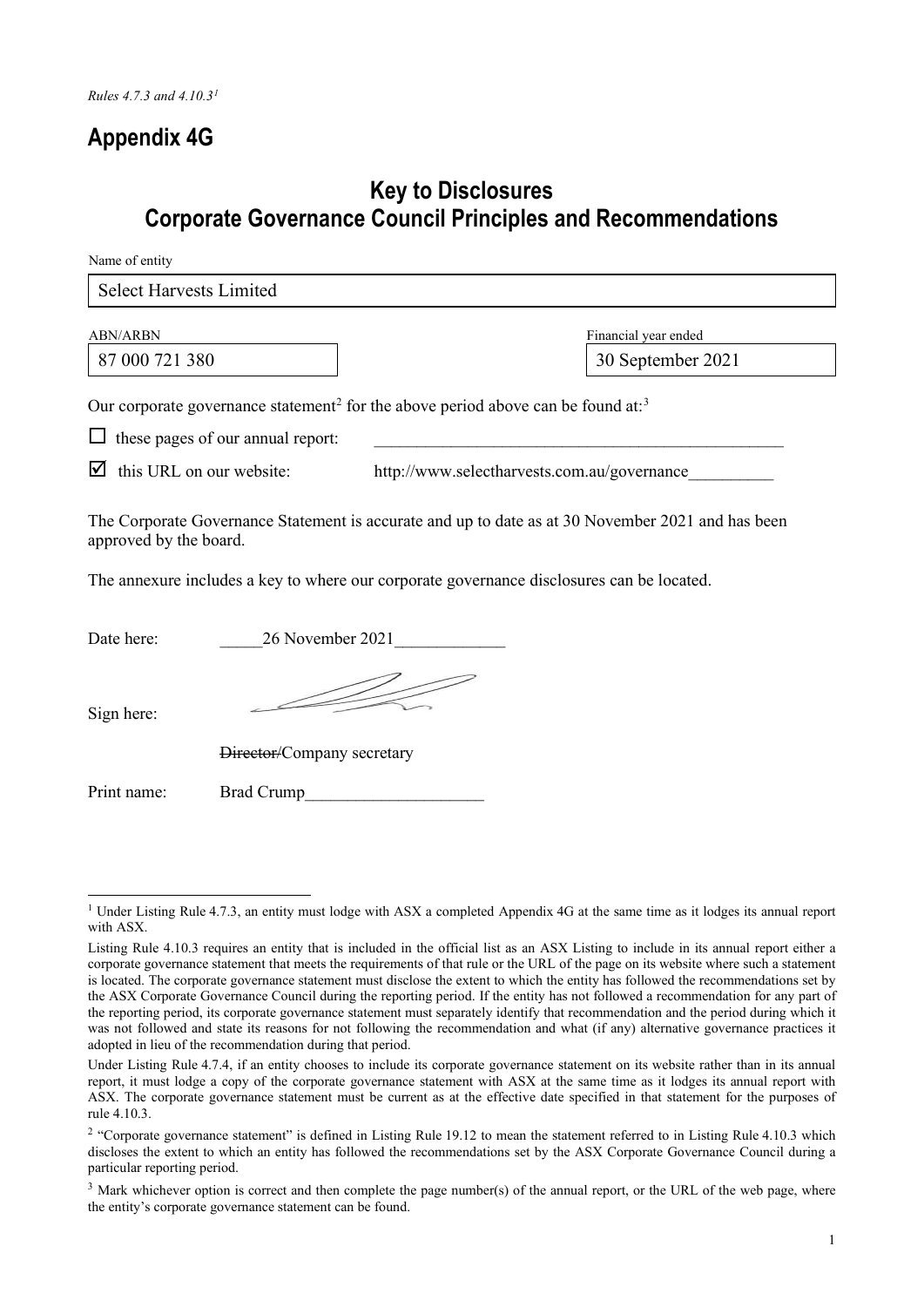#### **ANNEXURE – KEY TO CORPORATE GOVERNANCE DISCLOSURES**

|     | <b>Corporate Governance Council recommendation</b>                                                                                                                                                                                                                                                                                                | We have followed the recommendation in full for the whole<br>of the period above. We have disclosed                                                                                                                                                                                                                                                                                                                      | We have <b>NOT</b> followed the recommendation in full for the<br>whole of the period above. We have disclosed                                                                    |
|-----|---------------------------------------------------------------------------------------------------------------------------------------------------------------------------------------------------------------------------------------------------------------------------------------------------------------------------------------------------|--------------------------------------------------------------------------------------------------------------------------------------------------------------------------------------------------------------------------------------------------------------------------------------------------------------------------------------------------------------------------------------------------------------------------|-----------------------------------------------------------------------------------------------------------------------------------------------------------------------------------|
|     | <b>PRINCIPLE 1-LAY SOLID FOUNDATIONS FOR MANAGEMENT AND OVERSIGHT</b>                                                                                                                                                                                                                                                                             |                                                                                                                                                                                                                                                                                                                                                                                                                          |                                                                                                                                                                                   |
| 1.1 | A listed entity should disclose:<br>(a) the respective roles and responsibilities of its board<br>and management; and<br>(b) those matters expressly reserved to the board and<br>those delegated to management.                                                                                                                                  | the fact that we follow this recommendation:<br>☑<br>in our Corporate Governance Statement OR<br>at this location:<br>Insert location here<br>and information about the respective roles and<br>responsibilities of our board and management (including those<br>matters expressly reserved to the board and those delegated to<br>management):<br>☑<br>at this location:<br>http://www.selectharvests.com.au/governance | ⊔<br>an explanation why that is so in our Corporate<br>Governance Statement OR<br>we are an externally managed entity and this<br>recommendation is therefore not applicable      |
| 1.2 | A listed entity should:<br>(a) undertake appropriate checks before appointing a<br>person, or putting forward to security holders a<br>candidate for election, as a director; and<br>(b) provide security holders with all material information<br>in its possession relevant to a decision on whether or<br>not to elect or re-elect a director. | the fact that we follow this recommendation:<br>☑<br>in our Corporate Governance Statement OR<br>$\Box$<br>at this location:<br>Insert location here                                                                                                                                                                                                                                                                     | an explanation why that is so in our Corporate<br>Governance Statement OR<br>we are an externally managed entity and this<br>recommendation is therefore not applicable           |
| 1.3 | A listed entity should have a written agreement with each<br>director and senior executive setting out the terms of their<br>appointment.                                                                                                                                                                                                         | the fact that we follow this recommendation:<br>☑<br>in our Corporate Governance Statement OR<br>at this location:<br>Insert location here                                                                                                                                                                                                                                                                               | an explanation why that is so in our Corporate<br>Governance Statement OR<br>we are an externally managed entity and this<br>recommendation is therefore not applicable           |
| 1.4 | The company secretary of a listed entity should be<br>accountable directly to the board, through the chair, on all<br>matters to do with the proper functioning of the board.                                                                                                                                                                     | the fact that we follow this recommendation:<br>☑<br>in our Corporate Governance Statement OR<br>at this location:<br>Insert location here                                                                                                                                                                                                                                                                               | $\Box$<br>an explanation why that is so in our Corporate<br>Governance Statement OR<br>we are an externally managed entity and this<br>recommendation is therefore not applicable |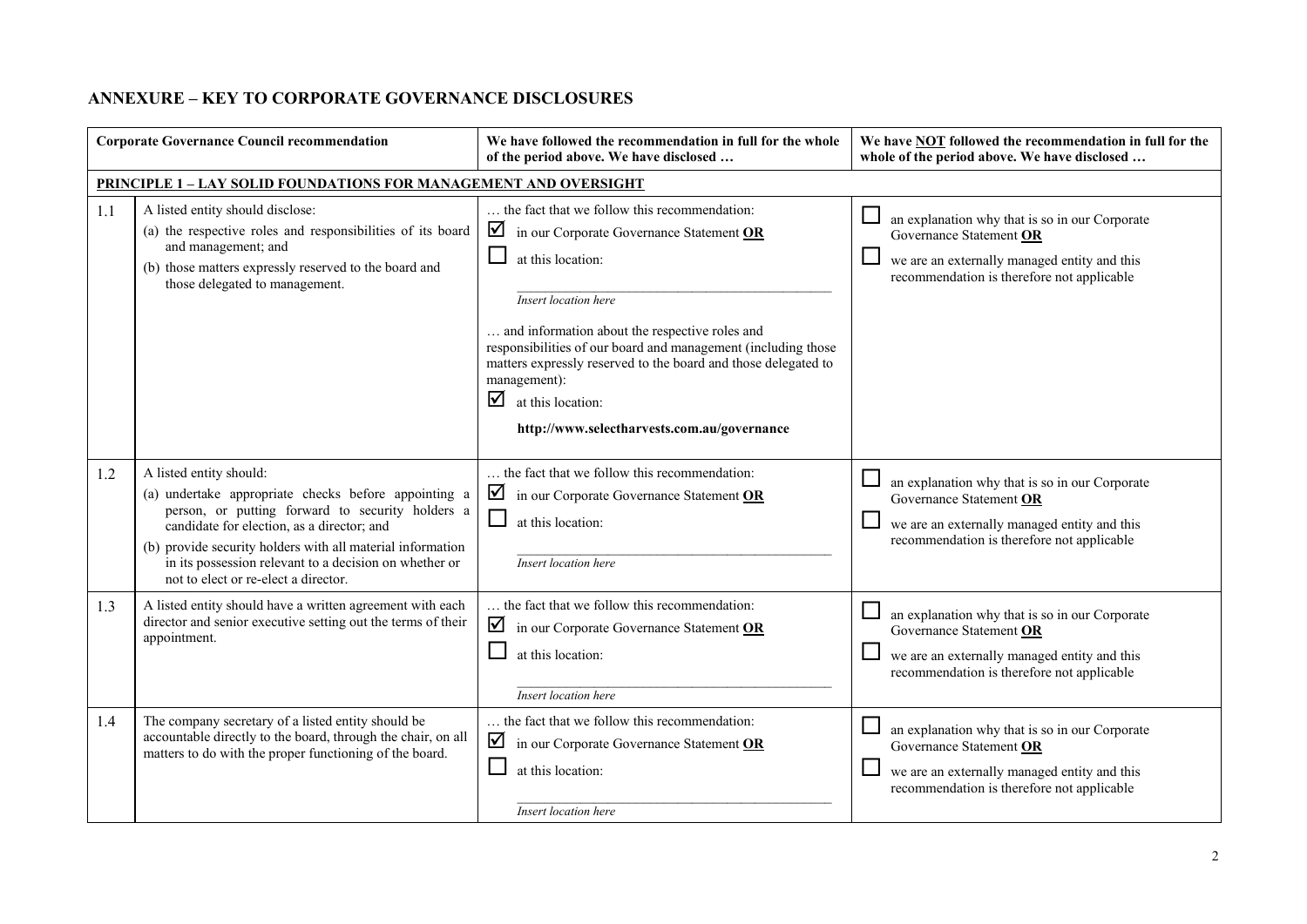|     | <b>Corporate Governance Council recommendation</b>                                                                                                                                                                                                                                                                                                                                                                                                                                                                                                                                                                                                                                                                                                                                                                                                                                                                                                                                                                                                                                  | We have followed the recommendation in full for the whole<br>of the period above. We have disclosed                                                                                                                                                                                                                                                                                                                                                                                                                                                                                                                                     | We have <b>NOT</b> followed the recommendation in full for the<br>whole of the period above. We have disclosed                                                                                                        |
|-----|-------------------------------------------------------------------------------------------------------------------------------------------------------------------------------------------------------------------------------------------------------------------------------------------------------------------------------------------------------------------------------------------------------------------------------------------------------------------------------------------------------------------------------------------------------------------------------------------------------------------------------------------------------------------------------------------------------------------------------------------------------------------------------------------------------------------------------------------------------------------------------------------------------------------------------------------------------------------------------------------------------------------------------------------------------------------------------------|-----------------------------------------------------------------------------------------------------------------------------------------------------------------------------------------------------------------------------------------------------------------------------------------------------------------------------------------------------------------------------------------------------------------------------------------------------------------------------------------------------------------------------------------------------------------------------------------------------------------------------------------|-----------------------------------------------------------------------------------------------------------------------------------------------------------------------------------------------------------------------|
| 1.5 | A listed entity should:<br>(a) have a diversity policy which includes requirements<br>for the board or a relevant committee of the board to<br>set measurable objectives for achieving gender<br>diversity and to assess annually both the objectives<br>and the entity's progress in achieving them;<br>(b) disclose that policy or a summary of it; and<br>(c) disclose as at the end of each reporting period the<br>measurable objectives for achieving gender diversity<br>set by the board or a relevant committee of the board<br>in accordance with the entity's diversity policy and its<br>progress towards achieving them and either:<br>(1) the respective proportions of men and women on<br>the board, in senior executive positions and across<br>the whole organisation (including how the entity<br>has defined "senior executive" for these<br>purposes); or<br>$(2)$ if the entity is a "relevant employer" under the<br>Workplace Gender Equality Act, the entity's most<br>recent "Gender Equality Indicators", as defined in<br>and published under that Act. | the fact that we have a diversity policy that complies with<br>paragraph (a):<br>☑<br>in our Corporate Governance Statement OR<br>$\Box$<br>at this location:<br>Insert location here<br>and a copy of our diversity policy or a summary of it:<br>$\overline{\mathbf{y}}$ at this location:<br>http://www.selectharvests.com.au/governance<br>the measurable objectives for achieving gender diversity set<br>by the board or a relevant committee of the board in<br>accordance with our diversity policy and our progress towards<br>achieving them:<br>☑<br>in our Corporate Governance Statement OR<br>$\Box$<br>at this location: | $\mathbb{R}^n$<br>an explanation why that is so in our Corporate<br>Governance Statement OR<br>$\overline{\phantom{a}}$<br>we are an externally managed entity and this<br>recommendation is therefore not applicable |
|     |                                                                                                                                                                                                                                                                                                                                                                                                                                                                                                                                                                                                                                                                                                                                                                                                                                                                                                                                                                                                                                                                                     | Insert location here<br>and the information referred to in paragraphs $(c)(1)$ or $(2)$ :<br>☑<br>in our Corporate Governance Statement OR<br>at this location:<br>Insert location here                                                                                                                                                                                                                                                                                                                                                                                                                                                 |                                                                                                                                                                                                                       |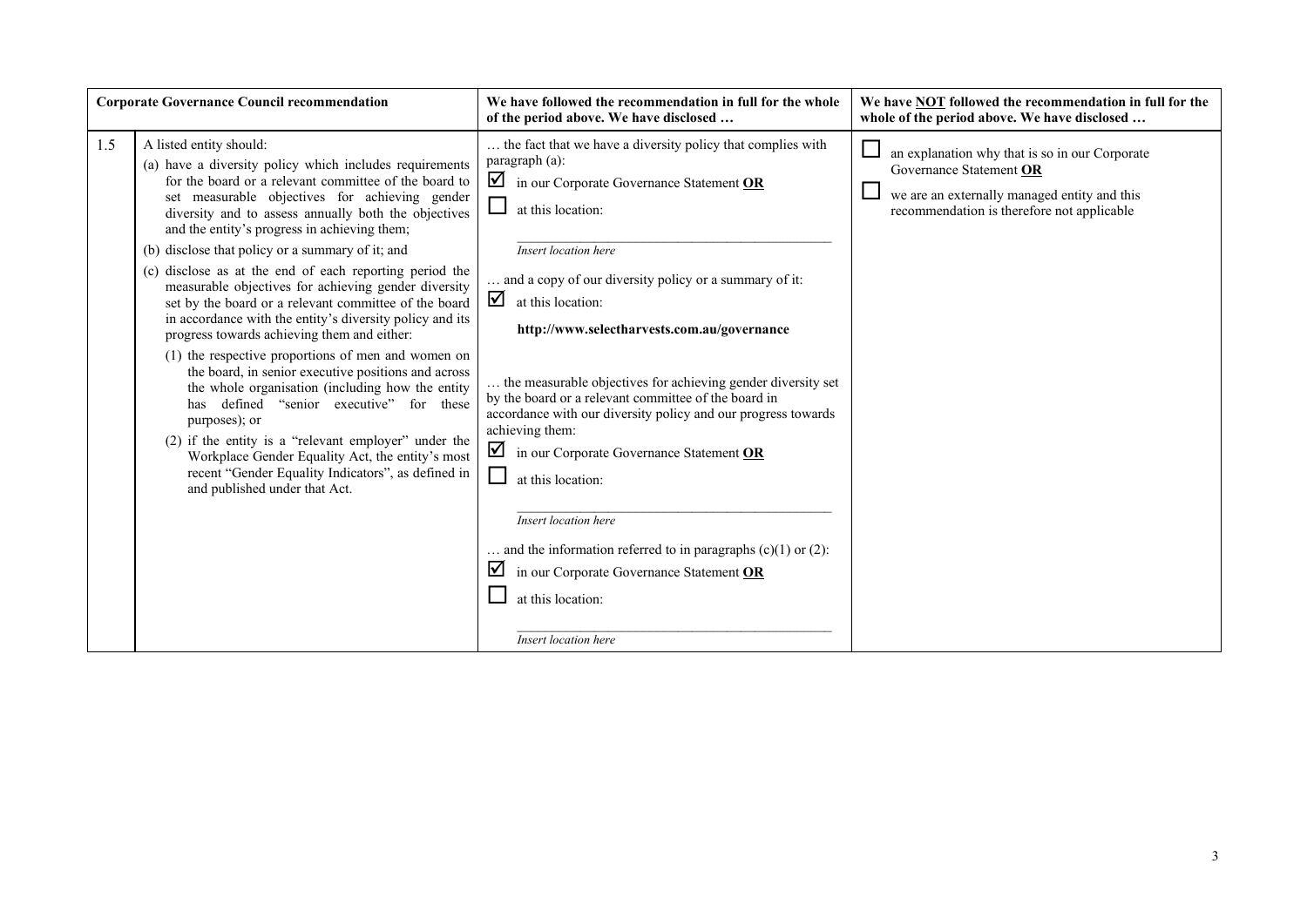|     | <b>Corporate Governance Council recommendation</b>                                                                                                                                                                                                                                                                                            | We have followed the recommendation in full for the whole<br>of the period above. We have disclosed                                                                                                                                                                                                        | We have NOT followed the recommendation in full for the<br>whole of the period above. We have disclosed                                                                 |
|-----|-----------------------------------------------------------------------------------------------------------------------------------------------------------------------------------------------------------------------------------------------------------------------------------------------------------------------------------------------|------------------------------------------------------------------------------------------------------------------------------------------------------------------------------------------------------------------------------------------------------------------------------------------------------------|-------------------------------------------------------------------------------------------------------------------------------------------------------------------------|
| 1.6 | A listed entity should:<br>(a) have and disclose a process for periodically<br>evaluating the performance of the board, its<br>committees and individual directors; and<br>(b) disclose, in relation to each reporting period, whether<br>a performance evaluation was undertaken in the<br>reporting period in accordance with that process. | the evaluation process referred to in paragraph (a):<br>☑<br>in our Corporate Governance Statement OR<br>ப<br>at this location:<br>Insert location here<br>and the information referred to in paragraph (b):<br>☑<br>in our Corporate Governance Statement OR<br>at this location:<br>Insert location here | an explanation why that is so in our Corporate<br>Governance Statement OR<br>we are an externally managed entity and this<br>recommendation is therefore not applicable |
| 1.7 | A listed entity should:<br>(a) have and disclose a process for periodically<br>evaluating the performance of its senior executives;<br>and<br>(b) disclose, in relation to each reporting period, whether<br>a performance evaluation was undertaken in the<br>reporting period in accordance with that process.                              | the evaluation process referred to in paragraph (a):<br>☑<br>in our Corporate Governance Statement OR<br>ப<br>at this location:<br>Insert location here<br>and the information referred to in paragraph (b):<br>☑<br>in our Corporate Governance Statement OR<br>at this location:<br>Insert location here | an explanation why that is so in our Corporate<br>Governance Statement OR<br>we are an externally managed entity and this<br>recommendation is therefore not applicable |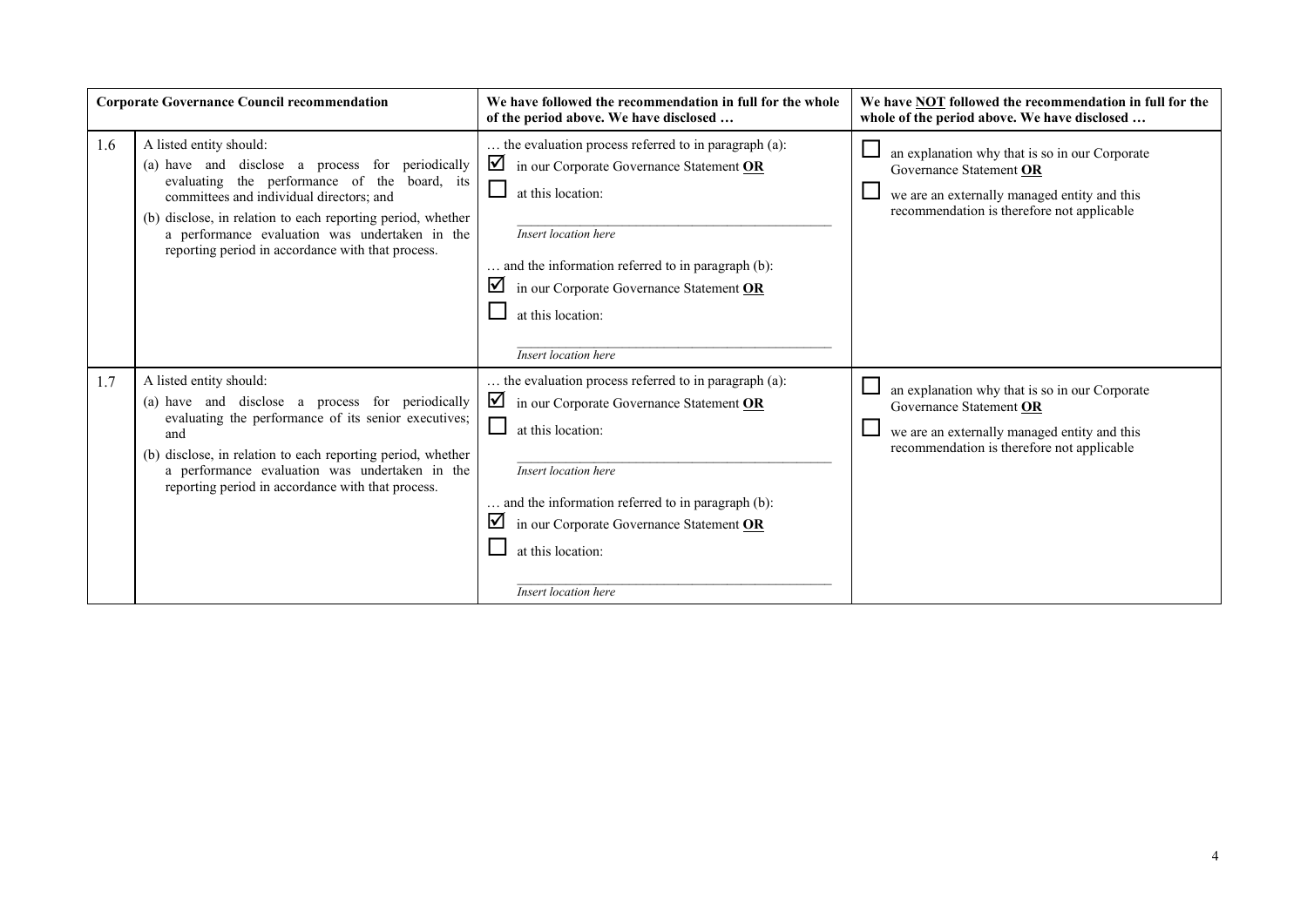|     | <b>Corporate Governance Council recommendation</b>                                                                                                                                                                                                                                                                                                                                                                                                                                                                                                                                                                                                                                                                                                                                                                                                            | We have followed the recommendation in full for the whole<br>of the period above. We have disclosed                                                                                                                                                                                                                                                                                                                                                                                                                                                                                                                                                                                                                                                                                                                                                                                                                                                                                                                                                                                       | We have <b>NOT</b> followed the recommendation in full for the<br>whole of the period above. We have disclosed                                                          |
|-----|---------------------------------------------------------------------------------------------------------------------------------------------------------------------------------------------------------------------------------------------------------------------------------------------------------------------------------------------------------------------------------------------------------------------------------------------------------------------------------------------------------------------------------------------------------------------------------------------------------------------------------------------------------------------------------------------------------------------------------------------------------------------------------------------------------------------------------------------------------------|-------------------------------------------------------------------------------------------------------------------------------------------------------------------------------------------------------------------------------------------------------------------------------------------------------------------------------------------------------------------------------------------------------------------------------------------------------------------------------------------------------------------------------------------------------------------------------------------------------------------------------------------------------------------------------------------------------------------------------------------------------------------------------------------------------------------------------------------------------------------------------------------------------------------------------------------------------------------------------------------------------------------------------------------------------------------------------------------|-------------------------------------------------------------------------------------------------------------------------------------------------------------------------|
|     | PRINCIPLE 2 - STRUCTURE THE BOARD TO ADD VALUE                                                                                                                                                                                                                                                                                                                                                                                                                                                                                                                                                                                                                                                                                                                                                                                                                |                                                                                                                                                                                                                                                                                                                                                                                                                                                                                                                                                                                                                                                                                                                                                                                                                                                                                                                                                                                                                                                                                           |                                                                                                                                                                         |
| 2.1 | The board of a listed entity should:<br>(a) have a nomination committee which:<br>(1) has at least three members, a majority of whom<br>are independent directors; and<br>(2) is chaired by an independent director,<br>and disclose:<br>(3) the charter of the committee;<br>(4) the members of the committee; and<br>(5) as at the end of each reporting period, the number<br>of times the committee met throughout the period<br>and the individual attendances of the members at<br>those meetings; OR<br>(b) if it does not have a nomination committee, disclose<br>that fact and the processes it employs to address board<br>succession issues and to ensure that the board has the<br>appropriate balance of skills, knowledge, experience,<br>independence and diversity to enable it to discharge<br>its duties and responsibilities effectively. | [If the entity complies with paragraph (a):]<br>the fact that we have a nomination committee that complies<br>with paragraphs $(1)$ and $(2)$ :<br>☑<br>in our Corporate Governance Statement OR<br>at this location:<br>Insert location here<br>and a copy of the charter of the committee:<br>☑<br>at this location:<br>http://www.selectharvests.com.au/governance<br>and the information referred to in paragraphs (4) and (5):<br>in our Corporate Governance Statement OR<br>ப<br>☑<br>at this location:<br>In the Committee Membership section of the<br>Directors' Report which is contained in the 2021<br><b>Annual Report.</b><br>[If the entity complies with paragraph (b):]<br>the fact that we do not have a nomination committee and the<br>processes we employ to address board succession issues and to<br>ensure that the board has the appropriate balance of skills,<br>knowledge, experience, independence and diversity to enable it<br>to discharge its duties and responsibilities effectively:<br>in our Corporate Governance Statement OR<br>at this location: | an explanation why that is so in our Corporate<br>Governance Statement OR<br>we are an externally managed entity and this<br>recommendation is therefore not applicable |
|     |                                                                                                                                                                                                                                                                                                                                                                                                                                                                                                                                                                                                                                                                                                                                                                                                                                                               | Insert location here                                                                                                                                                                                                                                                                                                                                                                                                                                                                                                                                                                                                                                                                                                                                                                                                                                                                                                                                                                                                                                                                      |                                                                                                                                                                         |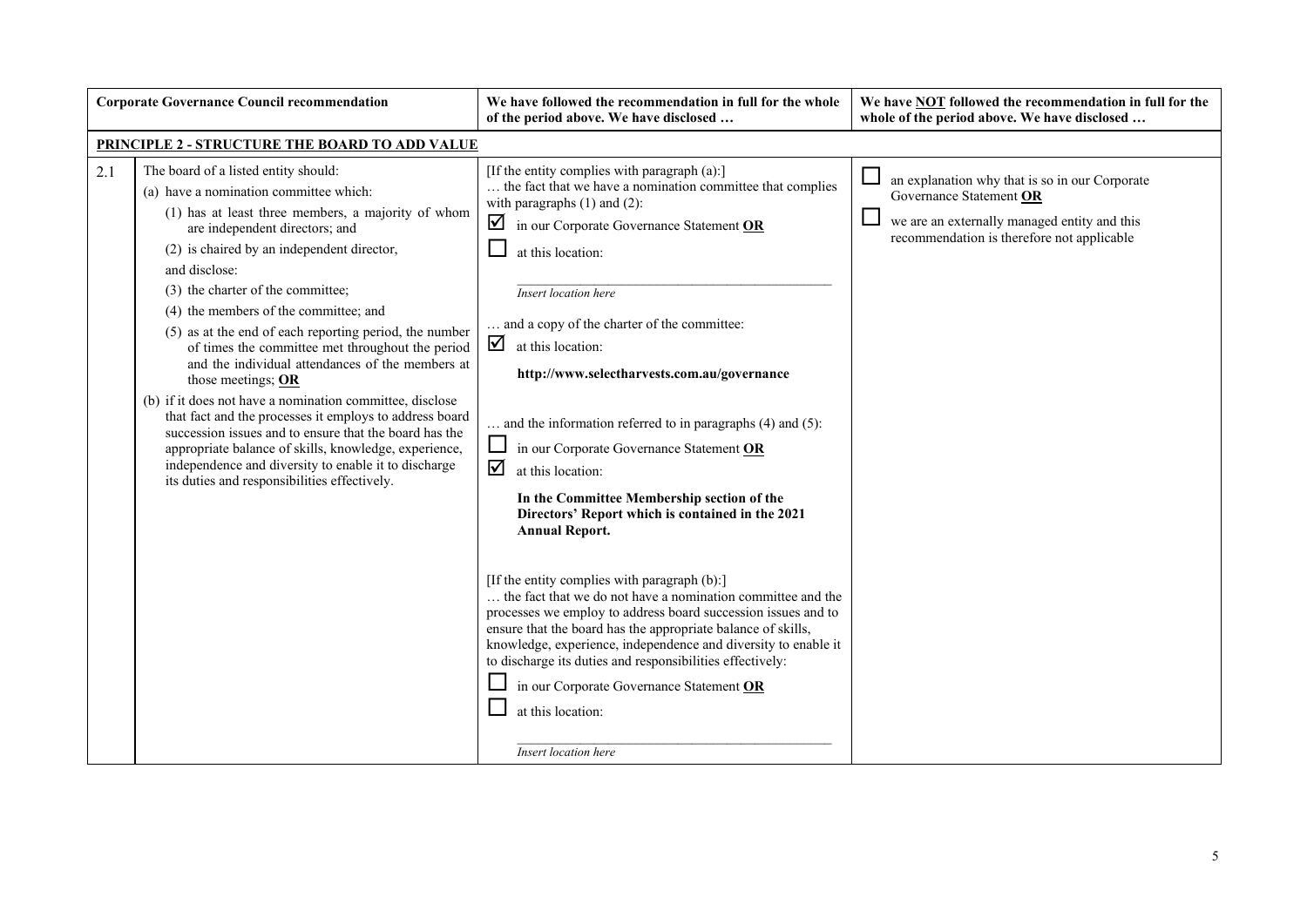| <b>Corporate Governance Council recommendation</b> |                                                                                                                                                                                                                                                                                                                                                                                                                                                                                                                                                  | We have followed the recommendation in full for the whole<br>of the period above. We have disclosed                                                                                                                                                                                                                                                                                                                                                                                                                                                                                                                                  | We have <b>NOT</b> followed the recommendation in full for the<br>whole of the period above. We have disclosed                                                          |
|----------------------------------------------------|--------------------------------------------------------------------------------------------------------------------------------------------------------------------------------------------------------------------------------------------------------------------------------------------------------------------------------------------------------------------------------------------------------------------------------------------------------------------------------------------------------------------------------------------------|--------------------------------------------------------------------------------------------------------------------------------------------------------------------------------------------------------------------------------------------------------------------------------------------------------------------------------------------------------------------------------------------------------------------------------------------------------------------------------------------------------------------------------------------------------------------------------------------------------------------------------------|-------------------------------------------------------------------------------------------------------------------------------------------------------------------------|
| 2.2                                                | A listed entity should have and disclose a board skills<br>matrix setting out the mix of skills and diversity that the<br>board currently has or is looking to achieve in its<br>membership.                                                                                                                                                                                                                                                                                                                                                     | our board skills matrix:<br>in our Corporate Governance Statement OR<br>☑<br>at this location:<br>http://www.selectharvests.com.au/governance                                                                                                                                                                                                                                                                                                                                                                                                                                                                                        | an explanation why that is so in our Corporate<br>Governance Statement OR<br>we are an externally managed entity and this<br>recommendation is therefore not applicable |
| 2.3                                                | A listed entity should disclose:<br>(a) the names of the directors considered by the board to<br>be independent directors;<br>(b) if a director has an interest, position, association or<br>relationship of the type described in Box 2.3 but the<br>board is of the opinion that it does not compromise<br>the independence of the director, the nature of the<br>interest, position, association or relationship in<br>question and an explanation of why the board is of<br>that opinion; and<br>(c) the length of service of each director. | the names of the directors considered by the board to be<br>independent directors:<br>in our Corporate Governance Statement OR<br>☑<br>at this location:<br>In the Directors' Report contained in the 2021 Annual<br>Report.<br>where applicable, the information referred to in paragraph<br>$(b)$ :<br>in our Corporate Governance Statement OR<br>☑<br>at this location:<br>In the Directors' Report contained in the 2021 Annual<br>Report.<br>the length of service of each director:<br>in our Corporate Governance Statement OR<br>☑<br>at this location:<br>In the Directors' Report contained in the 2021 Annual<br>Report. | an explanation why that is so in our Corporate<br>Governance Statement                                                                                                  |
| 2.4                                                | A majority of the board of a listed entity should be<br>independent directors.                                                                                                                                                                                                                                                                                                                                                                                                                                                                   | the fact that we follow this recommendation:<br>☑<br>in our Corporate Governance Statement OR<br>at this location:<br>Insert location here                                                                                                                                                                                                                                                                                                                                                                                                                                                                                           | an explanation why that is so in our Corporate<br>Governance Statement OR<br>we are an externally managed entity and this<br>recommendation is therefore not applicable |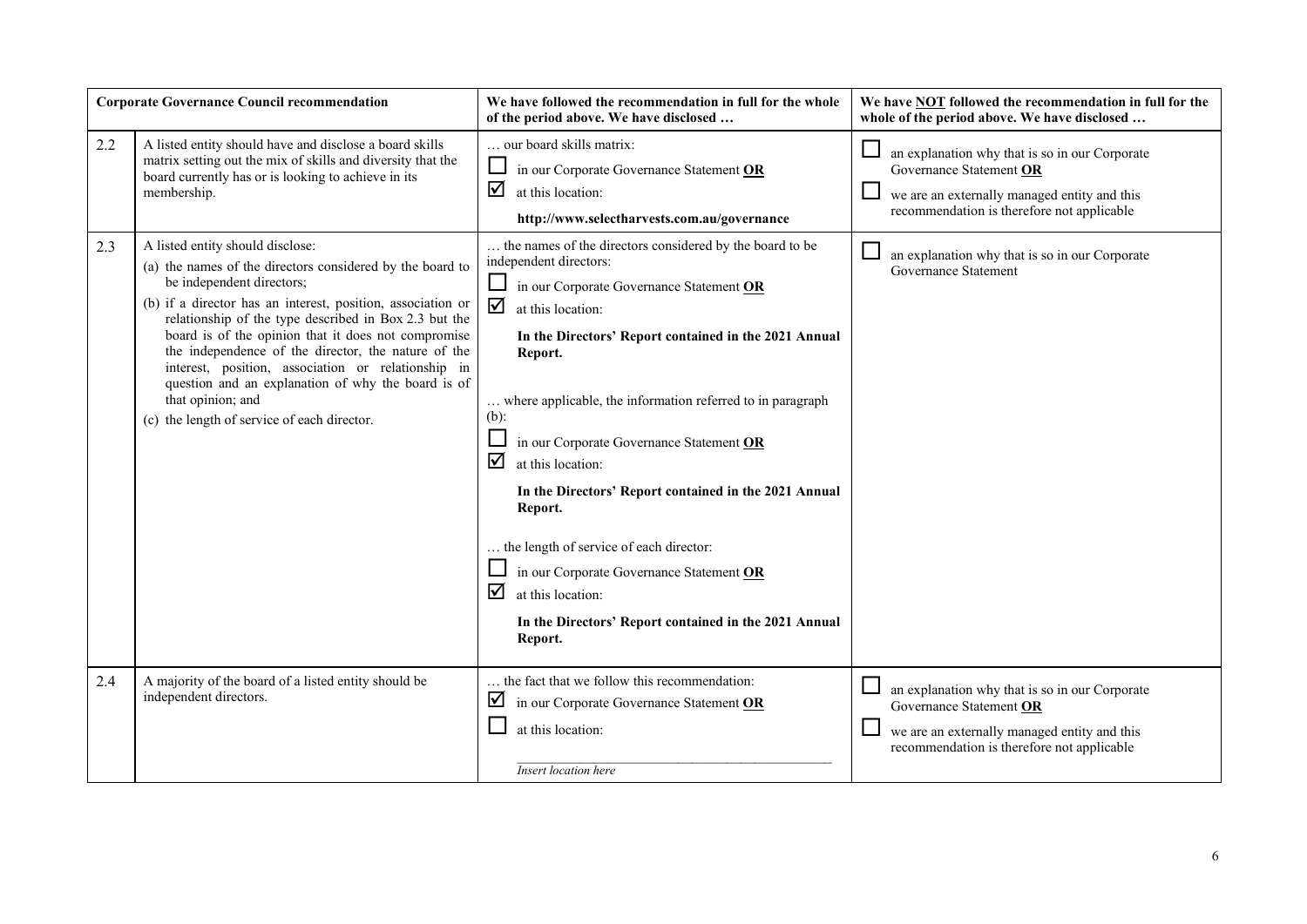|     | <b>Corporate Governance Council recommendation</b>                                                                                                                                                                                                                    | We have followed the recommendation in full for the whole<br>of the period above. We have disclosed                                                          | We have <b>NOT</b> followed the recommendation in full for the<br>whole of the period above. We have disclosed                                                          |  |
|-----|-----------------------------------------------------------------------------------------------------------------------------------------------------------------------------------------------------------------------------------------------------------------------|--------------------------------------------------------------------------------------------------------------------------------------------------------------|-------------------------------------------------------------------------------------------------------------------------------------------------------------------------|--|
| 2.5 | The chair of the board of a listed entity should be an<br>independent director and, in particular, should not be the<br>same person as the CEO of the entity.                                                                                                         | the fact that we follow this recommendation:<br>☑<br>in our Corporate Governance Statement OR<br>at this location:<br>Insert location here                   | an explanation why that is so in our Corporate<br>Governance Statement OR<br>we are an externally managed entity and this<br>recommendation is therefore not applicable |  |
| 2.6 | A listed entity should have a program for inducting new<br>directors and provide appropriate<br>professional<br>development opportunities for directors to develop and<br>maintain the skills and knowledge needed to perform their<br>role as directors effectively. | the fact that we follow this recommendation:<br>☑<br>in our Corporate Governance Statement OR<br>at this location:<br>Insert location here                   | an explanation why that is so in our Corporate<br>Governance Statement OR<br>we are an externally managed entity and this<br>recommendation is therefore not applicable |  |
|     | <u> PRINCIPLE 3 – ACT ETHICALLY AND RESPONSIBLY</u>                                                                                                                                                                                                                   |                                                                                                                                                              |                                                                                                                                                                         |  |
| 3.1 | A listed entity should:<br>(a) have a code of conduct for its directors, senior<br>executives and employees; and<br>(b) disclose that code or a summary of it.                                                                                                        | our code of conduct or a summary of it:<br>in our Corporate Governance Statement OR<br>⊠<br>at this location:<br>http://www.selectharvests.com.au/governance | an explanation why that is so in our Corporate<br>Governance Statement                                                                                                  |  |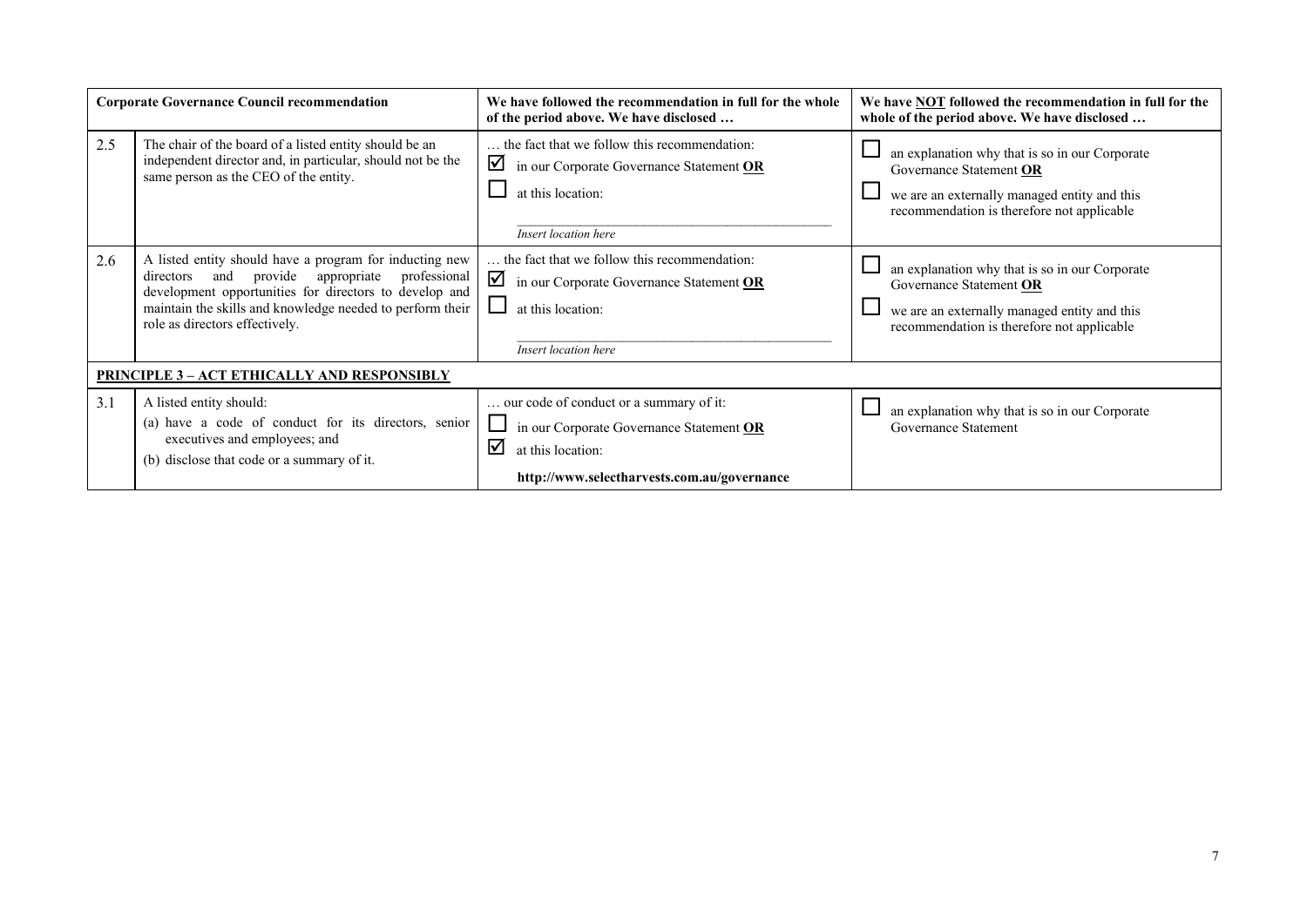| <b>PRINCIPLE 4 - SAFEGUARD INTEGRITY IN CORPORATE REPORTING</b>                                                                                                                                                                                                                                                                                                                                                                                                                                                                                                                                                                                                                                                                                                                                                                                                                                                                                                                         |                                                                                                                                                                                                                                                                                                                                                                                                                                                                                                                                                                                                                                                                                                                                                                                                                                                                                                                                                                                                                                            |                                                                        |
|-----------------------------------------------------------------------------------------------------------------------------------------------------------------------------------------------------------------------------------------------------------------------------------------------------------------------------------------------------------------------------------------------------------------------------------------------------------------------------------------------------------------------------------------------------------------------------------------------------------------------------------------------------------------------------------------------------------------------------------------------------------------------------------------------------------------------------------------------------------------------------------------------------------------------------------------------------------------------------------------|--------------------------------------------------------------------------------------------------------------------------------------------------------------------------------------------------------------------------------------------------------------------------------------------------------------------------------------------------------------------------------------------------------------------------------------------------------------------------------------------------------------------------------------------------------------------------------------------------------------------------------------------------------------------------------------------------------------------------------------------------------------------------------------------------------------------------------------------------------------------------------------------------------------------------------------------------------------------------------------------------------------------------------------------|------------------------------------------------------------------------|
| The board of a listed entity should:<br>4.1<br>(a) have an audit committee which:<br>(1) has at least three members, all of whom are non-<br>executive directors and a majority of whom are<br>independent directors; and<br>(2) is chaired by an independent director, who is not<br>the chair of the board,<br>and disclose:<br>(3) the charter of the committee;<br>(4) the relevant qualifications and experience of the<br>members of the committee; and<br>(5) in relation to each reporting period, the number of<br>times the committee met throughout the period<br>and the individual attendances of the members at<br>those meetings; $OR$<br>(b) if it does not have an audit committee, disclose that<br>fact and the processes it employs that independently<br>verify and safeguard the integrity of its corporate<br>reporting, including the processes for the appointment<br>and removal of the external auditor and the rotation of<br>the audit engagement partner. | [If the entity complies with paragraph (a):]<br>the fact that we have an audit committee that complies with<br>paragraphs $(1)$ and $(2)$ :<br>$\Box$ in our Corporate Governance Statement OR<br>at this location:<br>Insert location here<br>and a copy of the charter of the committee:<br>☑<br>at this location:<br>http://www.selectharvests.com.au/governance<br>. and the information referred to in paragraphs $(4)$ and $(5)$ :<br>in our Corporate Governance Statement OR<br>☑<br>at this location:<br>In the Directors' Report contained in the 2021 Annual<br>Report.<br>[If the entity complies with paragraph (b):]<br>the fact that we do not have an audit committee and the<br>processes we employ that independently verify and safeguard<br>the integrity of our corporate reporting, including the processes<br>for the appointment and removal of the external auditor and the<br>rotation of the audit engagement partner:<br>in our Corporate Governance Statement OR<br>at this location:<br>Insert location here | an explanation why that is so in our Corporate<br>Governance Statement |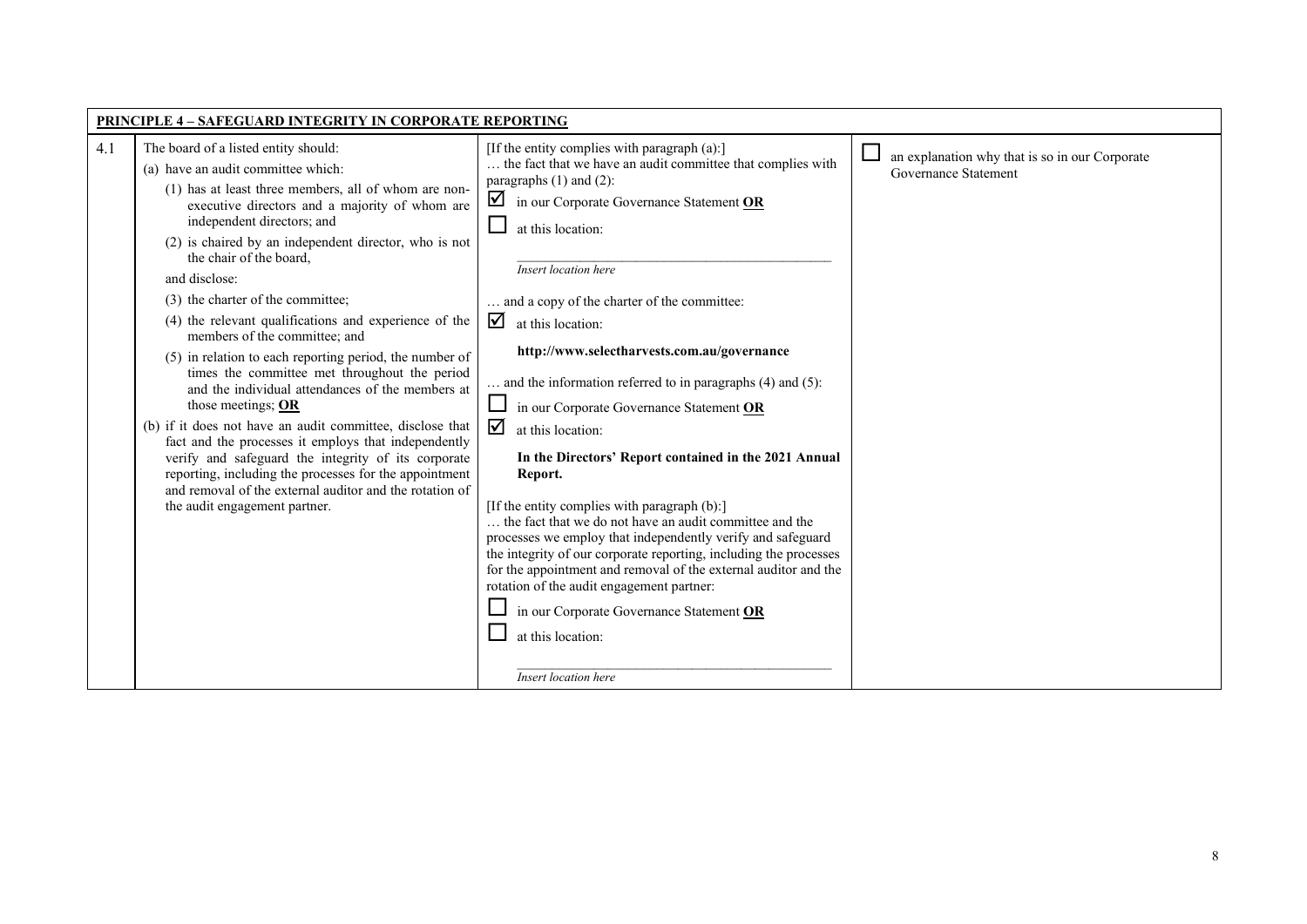| 4.2 | The board of a listed entity should, before it approves the<br>entity's financial statements for a financial period, receive<br>from its CEO and CFO a declaration that, in their opinion,<br>the financial records of the entity have been properly<br>maintained and that the financial statements comply with<br>the appropriate accounting standards and give a true and<br>fair view of the financial position and performance of the<br>entity and that the opinion has been formed on the basis<br>of a sound system of risk management and internal<br>control which is operating effectively. | the fact that we follow this recommendation:<br>$\blacksquare$ in our Corporate Governance Statement OR<br>at this location:<br>Insert location here                                    | an explanation why that is so in our Corporate<br>Governance Statement                                                                                                                                                  |  |
|-----|--------------------------------------------------------------------------------------------------------------------------------------------------------------------------------------------------------------------------------------------------------------------------------------------------------------------------------------------------------------------------------------------------------------------------------------------------------------------------------------------------------------------------------------------------------------------------------------------------------|-----------------------------------------------------------------------------------------------------------------------------------------------------------------------------------------|-------------------------------------------------------------------------------------------------------------------------------------------------------------------------------------------------------------------------|--|
| 4.3 | A listed entity that has an AGM should ensure that its<br>external auditor attends its AGM and is available to<br>answer questions from security holders relevant to the<br>audit.                                                                                                                                                                                                                                                                                                                                                                                                                     | the fact that we follow this recommendation:<br>☑<br>in our Corporate Governance Statement OR<br>at this location:<br><b>Insert</b> location here                                       | an explanation why that is so in our Corporate<br>Governance Statement OR<br>we are an externally managed entity that does not hold<br>an annual general meeting and this recommendation is<br>therefore not applicable |  |
|     | <b>PRINCIPLE 5 - MAKE TIMELY AND BALANCED DISCLOSURE</b>                                                                                                                                                                                                                                                                                                                                                                                                                                                                                                                                               |                                                                                                                                                                                         |                                                                                                                                                                                                                         |  |
| 5.1 | A listed entity should:<br>(a) have a written policy for complying with its<br>continuous disclosure obligations under the Listing<br>Rules; and<br>(b) disclose that policy or a summary of it.                                                                                                                                                                                                                                                                                                                                                                                                       | our continuous disclosure compliance policy or a summary<br>of it:<br>in our Corporate Governance Statement OR<br>☑<br>at this location:<br>http://www.selectharvests.com.au/governance | an explanation why that is so in our Corporate<br>Governance Statement                                                                                                                                                  |  |
|     | <b>PRINCIPLE 6 - RESPECT THE RIGHTS OF SECURITY HOLDERS</b>                                                                                                                                                                                                                                                                                                                                                                                                                                                                                                                                            |                                                                                                                                                                                         |                                                                                                                                                                                                                         |  |
| 6.1 | A listed entity should provide information about itself and<br>its governance to investors via its website.                                                                                                                                                                                                                                                                                                                                                                                                                                                                                            | information about us and our governance on our website:<br>☑<br>at this location:<br>http://www.selectharvests.com.au/governance                                                        | an explanation why that is so in our Corporate<br>Governance Statement                                                                                                                                                  |  |
| 6.2 | A listed entity should design and implement an investor<br>relations program to facilitate effective two-way<br>communication with investors.                                                                                                                                                                                                                                                                                                                                                                                                                                                          | the fact that we follow this recommendation:<br>☑<br>in our Corporate Governance Statement OR<br>at this location:<br><b>Insert location here</b>                                       | an explanation why that is so in our Corporate<br>Governance Statement                                                                                                                                                  |  |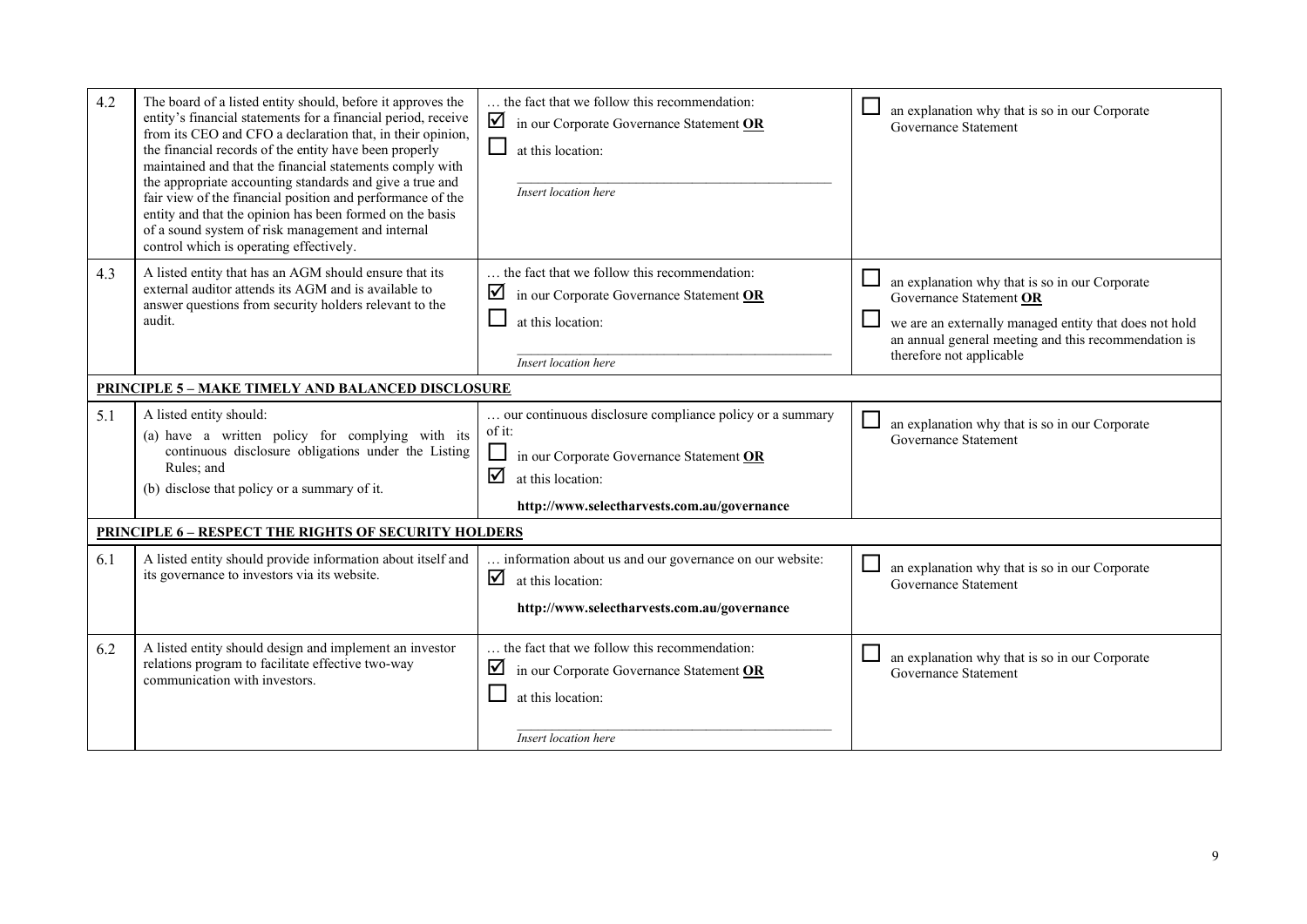| 6.3 | A listed entity should disclose the policies and processes<br>it has in place to facilitate and encourage participation at<br>meetings of security holders.                                                                                                                                                                                                                                                                                                                                                                                                                                                                                                                                                                                    | our policies and processes for facilitating and encouraging<br>participation at meetings of security holders:<br>☑<br>in our Corporate Governance Statement OR<br>at this location:<br>Insert location here                                                                                                                                                                                                                                                                                                                                                                                                                                                                            | an explanation why that is so in our Corporate<br>Governance Statement OR<br>ப<br>we are an externally managed entity that does not hold<br>periodic meetings of security holders and this<br>recommendation is therefore not applicable |
|-----|------------------------------------------------------------------------------------------------------------------------------------------------------------------------------------------------------------------------------------------------------------------------------------------------------------------------------------------------------------------------------------------------------------------------------------------------------------------------------------------------------------------------------------------------------------------------------------------------------------------------------------------------------------------------------------------------------------------------------------------------|----------------------------------------------------------------------------------------------------------------------------------------------------------------------------------------------------------------------------------------------------------------------------------------------------------------------------------------------------------------------------------------------------------------------------------------------------------------------------------------------------------------------------------------------------------------------------------------------------------------------------------------------------------------------------------------|------------------------------------------------------------------------------------------------------------------------------------------------------------------------------------------------------------------------------------------|
| 6.4 | A listed entity should give security holders the option to<br>receive communications from, and send communications<br>to, the entity and its security registry electronically.                                                                                                                                                                                                                                                                                                                                                                                                                                                                                                                                                                 | the fact that we follow this recommendation:<br>$\blacksquare$ in our Corporate Governance Statement OR<br>at this location:<br><b>Insert</b> location here                                                                                                                                                                                                                                                                                                                                                                                                                                                                                                                            | an explanation why that is so in our Corporate<br>Governance Statement                                                                                                                                                                   |
|     | <b>PRINCIPLE 7 - RECOGNISE AND MANAGE RISK</b>                                                                                                                                                                                                                                                                                                                                                                                                                                                                                                                                                                                                                                                                                                 |                                                                                                                                                                                                                                                                                                                                                                                                                                                                                                                                                                                                                                                                                        |                                                                                                                                                                                                                                          |
| 7.1 | The board of a listed entity should:<br>(a) have a committee or committees to oversee risk, each<br>of which:<br>(1) has at least three members, a majority of whom<br>are independent directors; and<br>(2) is chaired by an independent director,<br>and disclose:<br>(3) the charter of the committee;<br>(4) the members of the committee; and<br>(5) as at the end of each reporting period, the number<br>of times the committee met throughout the period<br>and the individual attendances of the members at<br>those meetings; $OR$<br>(b) if it does not have a risk committee or committees that<br>satisfy (a) above, disclose that fact and the processes<br>it employs for overseeing the entity's risk<br>management framework. | [If the entity complies with paragraph (a):]<br>the fact that we have a committee or committees to oversee<br>risk that comply with paragraphs (1) and (2):<br>$\blacksquare$ in our Corporate Governance Statement OR<br>at this location:<br>Insert location here<br>and a copy of the charter of the committee:<br>$\overline{\mathbf{y}}$ at this location:<br>http://www.selectharvests.com.au/governance<br>$\ldots$ and the information referred to in paragraphs (4) and (5):<br>in our Corporate Governance Statement OR<br>☑<br>at this location:<br>In the Committee Membership section of the<br>Directors' Report which is contained in the 2021<br><b>Annual Report.</b> | ⊔<br>an explanation why that is so in our Corporate<br>Governance Statement                                                                                                                                                              |
|     |                                                                                                                                                                                                                                                                                                                                                                                                                                                                                                                                                                                                                                                                                                                                                | [If the entity complies with paragraph (b):]<br>the fact that we do not have a risk committee or committees<br>that satisfy (a) and the processes we employ for overseeing our<br>risk management framework:                                                                                                                                                                                                                                                                                                                                                                                                                                                                           |                                                                                                                                                                                                                                          |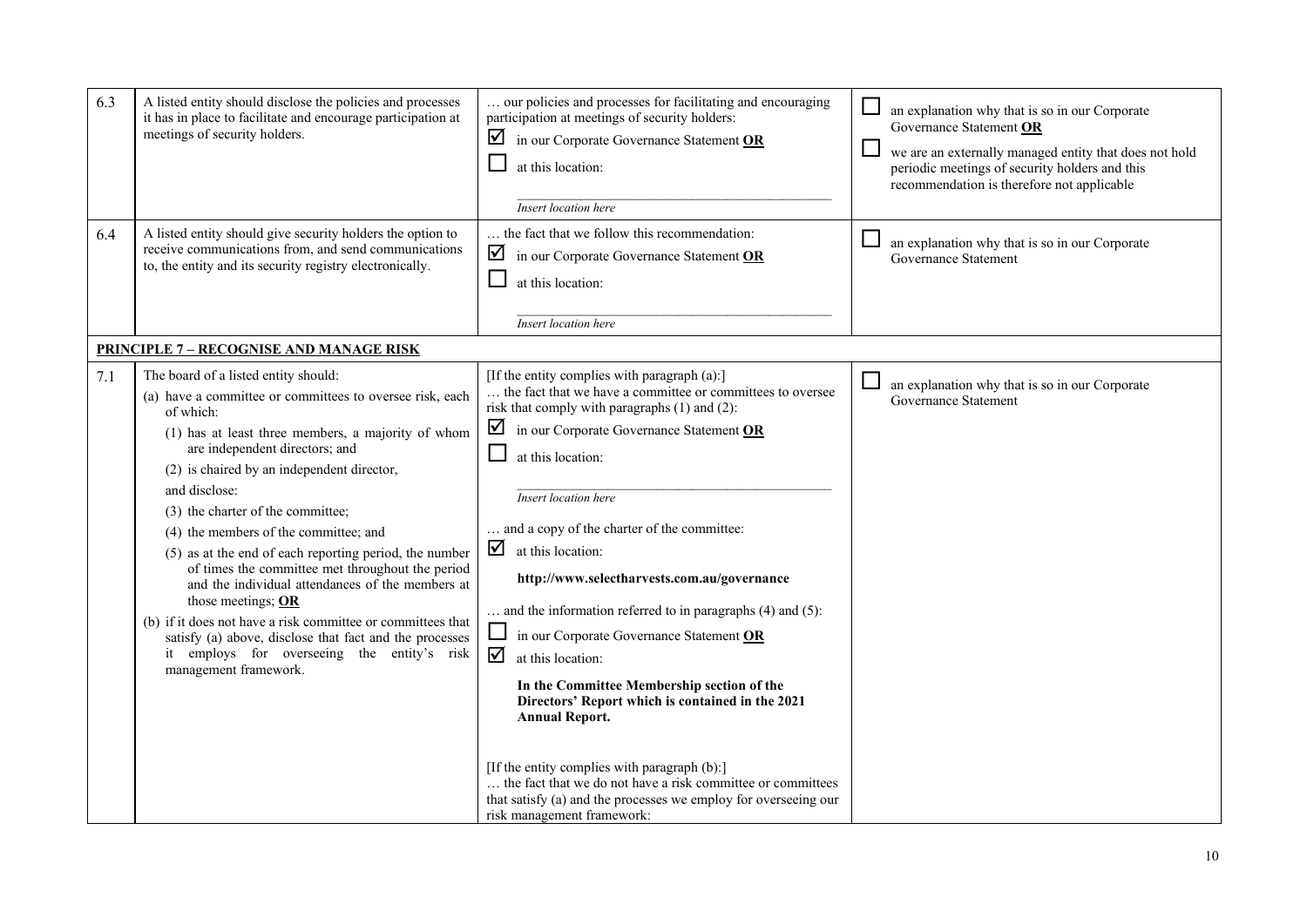| 7.2 | The board or a committee of the board should:<br>(a) review the entity's risk management framework at<br>least annually to satisfy itself that it continues to be<br>sound: and<br>(b) disclose, in relation to each reporting period, whether                                                                                                                                                           | in our Corporate Governance Statement OR<br>at this location:<br>Insert location here<br>the fact that we follow this recommendation:<br>☑<br>in our Corporate Governance Statement OR<br>⊔<br>at this location:                                                                                                                                                                                                                                                                                                                                                                                                              | an explanation why that is so in our Corporate<br>Governance Statement |
|-----|----------------------------------------------------------------------------------------------------------------------------------------------------------------------------------------------------------------------------------------------------------------------------------------------------------------------------------------------------------------------------------------------------------|-------------------------------------------------------------------------------------------------------------------------------------------------------------------------------------------------------------------------------------------------------------------------------------------------------------------------------------------------------------------------------------------------------------------------------------------------------------------------------------------------------------------------------------------------------------------------------------------------------------------------------|------------------------------------------------------------------------|
| 7.3 | such a review has taken place.<br>A listed entity should disclose:<br>(a) if it has an internal audit function, how the function is<br>structured and what role it performs; OR<br>(b) if it does not have an internal audit function, that fact<br>and the processes it employs for evaluating and<br>continually improving the effectiveness of its risk<br>management and internal control processes. | <b>Insert</b> location here<br>[If the entity complies with paragraph (a):]<br>how our internal audit function is structured and what role it<br>performs:<br>☑<br>in our Corporate Governance Statement OR<br>$\Box$<br>at this location:<br>Insert location here<br>[If the entity complies with paragraph (b):]<br>the fact that we do not have an internal audit function and<br>the processes we employ for evaluating and continually<br>improving the effectiveness of our risk management and<br>internal control processes:<br>in our Corporate Governance Statement OR<br>at this location:<br>Insert location here | an explanation why that is so in our Corporate<br>Governance Statement |
| 7.4 | A listed entity should disclose whether it has any material<br>exposure to economic, environmental and social<br>sustainability risks and, if it does, how it manages or<br>intends to manage those risks.                                                                                                                                                                                               | whether we have any material exposure to economic,<br>environmental and social sustainability risks and, if we do, how<br>we manage or intend to manage those risks:<br>in our Corporate Governance Statement OR<br>☑<br>at this location:<br>In the Operating and Financial Review section of the<br>Directors' Report which is contained in the 2021<br><b>Annual Report.</b><br>Insert location here                                                                                                                                                                                                                       | an explanation why that is so in our Corporate<br>Governance Statement |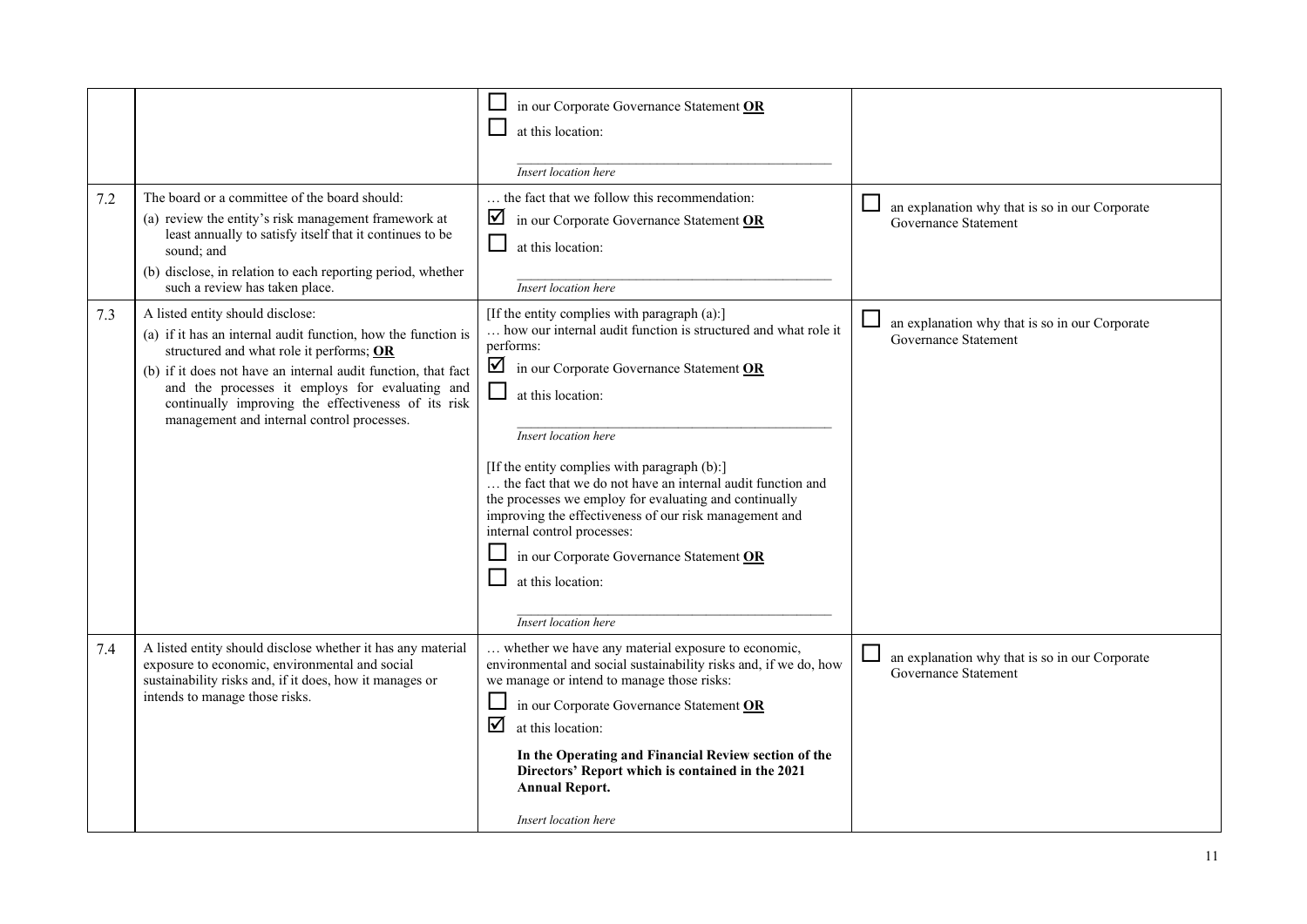| <b>PRINCIPLE 8 - REMUNERATE FAIRLY AND RESPONSIBLY</b>                                                                                                                                                                                                                                                                                                                                                                                                                                                                                                                                                                                                                                                                                                                                                                                                                                                                                                                                                                                                                                                                                                                                                                                                                                                                                                                                                                                                                                                                                                                                                                                                                                                                                                                                                                                                                                                                                                                                                                                                                  |  |  |  |  |  |  |
|-------------------------------------------------------------------------------------------------------------------------------------------------------------------------------------------------------------------------------------------------------------------------------------------------------------------------------------------------------------------------------------------------------------------------------------------------------------------------------------------------------------------------------------------------------------------------------------------------------------------------------------------------------------------------------------------------------------------------------------------------------------------------------------------------------------------------------------------------------------------------------------------------------------------------------------------------------------------------------------------------------------------------------------------------------------------------------------------------------------------------------------------------------------------------------------------------------------------------------------------------------------------------------------------------------------------------------------------------------------------------------------------------------------------------------------------------------------------------------------------------------------------------------------------------------------------------------------------------------------------------------------------------------------------------------------------------------------------------------------------------------------------------------------------------------------------------------------------------------------------------------------------------------------------------------------------------------------------------------------------------------------------------------------------------------------------------|--|--|--|--|--|--|
| 8.1<br>The board of a listed entity should:<br>[If the entity complies with paragraph (a):]<br>⊔<br>an explanation why that is so in our Corporate<br>the fact that we have a remuneration committee that<br>(a) have a remuneration committee which:<br>Governance Statement OR<br>complies with paragraphs (1) and (2):<br>(1) has at least three members, a majority of whom<br>$\overline{\phantom{a}}$<br>we are an externally managed entity and this<br>☑<br>in our Corporate Governance Statement OR<br>are independent directors; and<br>recommendation is therefore not applicable<br>(2) is chaired by an independent director,<br>at this location:<br>and disclose:<br>(3) the charter of the committee;<br>Insert location here<br>(4) the members of the committee; and<br>and a copy of the charter of the committee:<br>(5) as at the end of each reporting period, the number<br>☑<br>at this location:<br>of times the committee met throughout the period<br>and the individual attendances of the members at<br>http://www.selectharvests.com.au/governance<br>those meetings; OR<br>(b) if it does not have a remuneration committee, disclose<br>and the information referred to in paragraphs (4) and (5):<br>that fact and the processes it employs for setting the<br>in our Corporate Governance Statement OR<br>level and composition of remuneration for directors<br>and senior executives and ensuring that such<br>☑<br>at this location:<br>remuneration is appropriate and not excessive.<br>In the Committee Membership section of the<br>Directors' Report which is contained in the 2021<br><b>Annual Report.</b><br>[If the entity complies with paragraph (b):]<br>the fact that we do not have a remuneration committee and<br>the processes we employ for setting the level and composition<br>of remuneration for directors and senior executives and<br>ensuring that such remuneration is appropriate and not<br>excessive:<br>in our Corporate Governance Statement OR<br>at this location:<br><b>Insert location here</b> |  |  |  |  |  |  |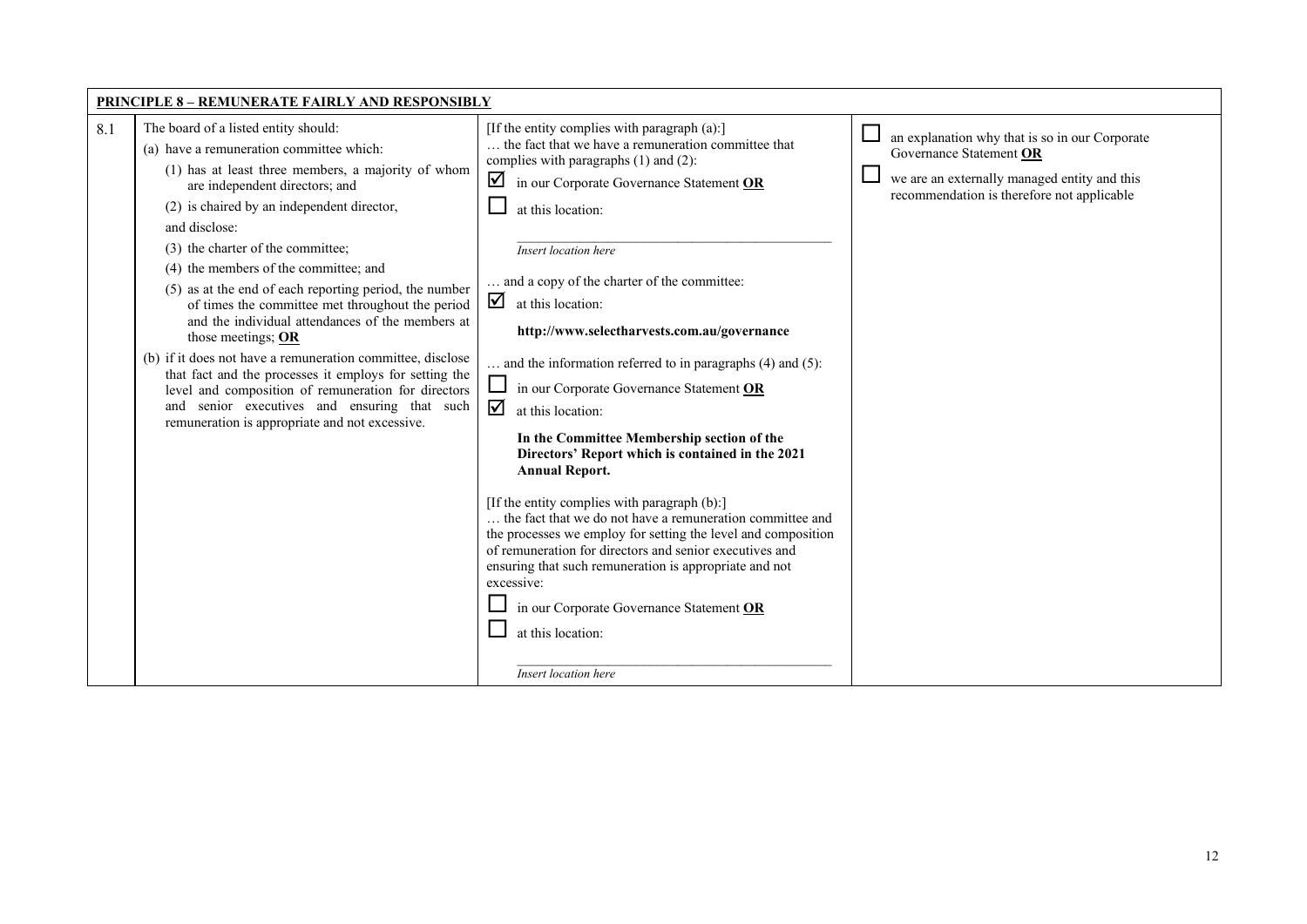| 8.2 | A listed entity should separately disclose its policies and<br>practices regarding the remuneration of non-executive<br>directors and the remuneration of executive directors and<br>other senior executives.                                                                                                                                                                                                       | separately our remuneration policies and practices regarding<br>the remuneration of non-executive directors and the<br>remuneration of executive directors and other senior<br>executives:<br>☑<br>in our Corporate Governance Statement OR<br>at this location:<br>Insert location here | $\Box$<br>an explanation why that is so in our Corporate<br>Governance Statement OR<br>we are an externally managed entity and this<br>recommendation is therefore not applicable                                                                                                       |
|-----|---------------------------------------------------------------------------------------------------------------------------------------------------------------------------------------------------------------------------------------------------------------------------------------------------------------------------------------------------------------------------------------------------------------------|------------------------------------------------------------------------------------------------------------------------------------------------------------------------------------------------------------------------------------------------------------------------------------------|-----------------------------------------------------------------------------------------------------------------------------------------------------------------------------------------------------------------------------------------------------------------------------------------|
| 8.3 | A listed entity which has an equity-based remuneration<br>scheme should:<br>(a) have a policy on whether participants are permitted to<br>enter into transactions (whether through the use of<br>derivatives or otherwise) which limit the economic<br>risk of participating in the scheme; and<br>(b) disclose that policy or a summary of it.                                                                     | our policy on this issue or a summary of it:<br>☑<br>at this location:<br>http://www.selectharvests.com.au/governance                                                                                                                                                                    | an explanation why that is so in our Corporate<br>Governance Statement OR<br>we do not have an equity-based remuneration scheme<br>and this recommendation is therefore not applicable OR<br>we are an externally managed entity and this<br>recommendation is therefore not applicable |
|     | <u>ADDITIONAL DISCLOSURES APPLICABLE TO EXTERNALLY MANAGED LISTED ENTITIES</u>                                                                                                                                                                                                                                                                                                                                      |                                                                                                                                                                                                                                                                                          |                                                                                                                                                                                                                                                                                         |
|     | Alternative to Recommendation 1.1 for externally<br>managed listed entities:<br>The responsible entity of an externally managed listed<br>entity should disclose:<br>(a) the arrangements between the responsible entity and<br>the listed entity for managing the affairs of the listed<br>entity;<br>(b) the role and responsibility of the board of the<br>responsible entity for overseeing those arrangements. | the information referred to in paragraphs (a) and (b):<br>in our Corporate Governance Statement OR<br>at this location:<br>Insert location here                                                                                                                                          | ∟<br>an explanation why that is so in our Corporate<br>Governance Statement                                                                                                                                                                                                             |
|     | Alternative to Recommendations 8.1, 8.2 and 8.3 for<br>externally managed listed entities:<br>An externally managed listed entity should clearly<br>disclose the terms governing the remuneration of the<br>manager.                                                                                                                                                                                                | the terms governing our remuneration as manager of the<br>entity:<br>in our Corporate Governance Statement OR<br>at this location:<br>Insert location here                                                                                                                               | $\Box$<br>an explanation why that is so in our Corporate<br>Governance Statement                                                                                                                                                                                                        |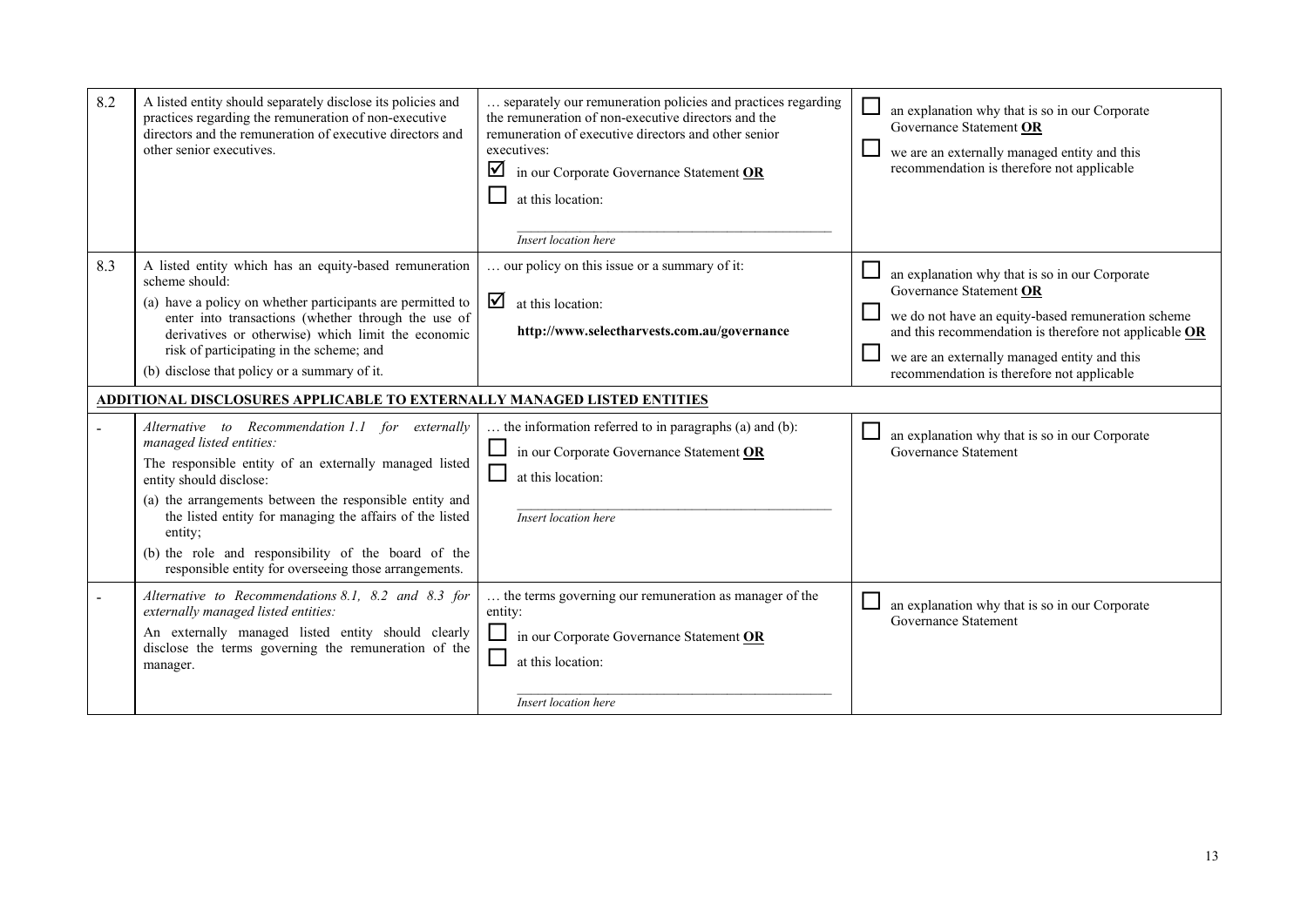# **Select Harvests Limited**

**ABN 87 000 721 380**

# **Corporate Governance Statement**

### **for the financial year ended 30 September 2021**

This Corporate Governance Statement describes the key corporate governance policies and practices of Select Harvests Limited. The Company has followed the recommendations of the ASX Corporate Governance Council's Corporate Governance Principles and Recommendations throughout the financial year ended 30 September 2021.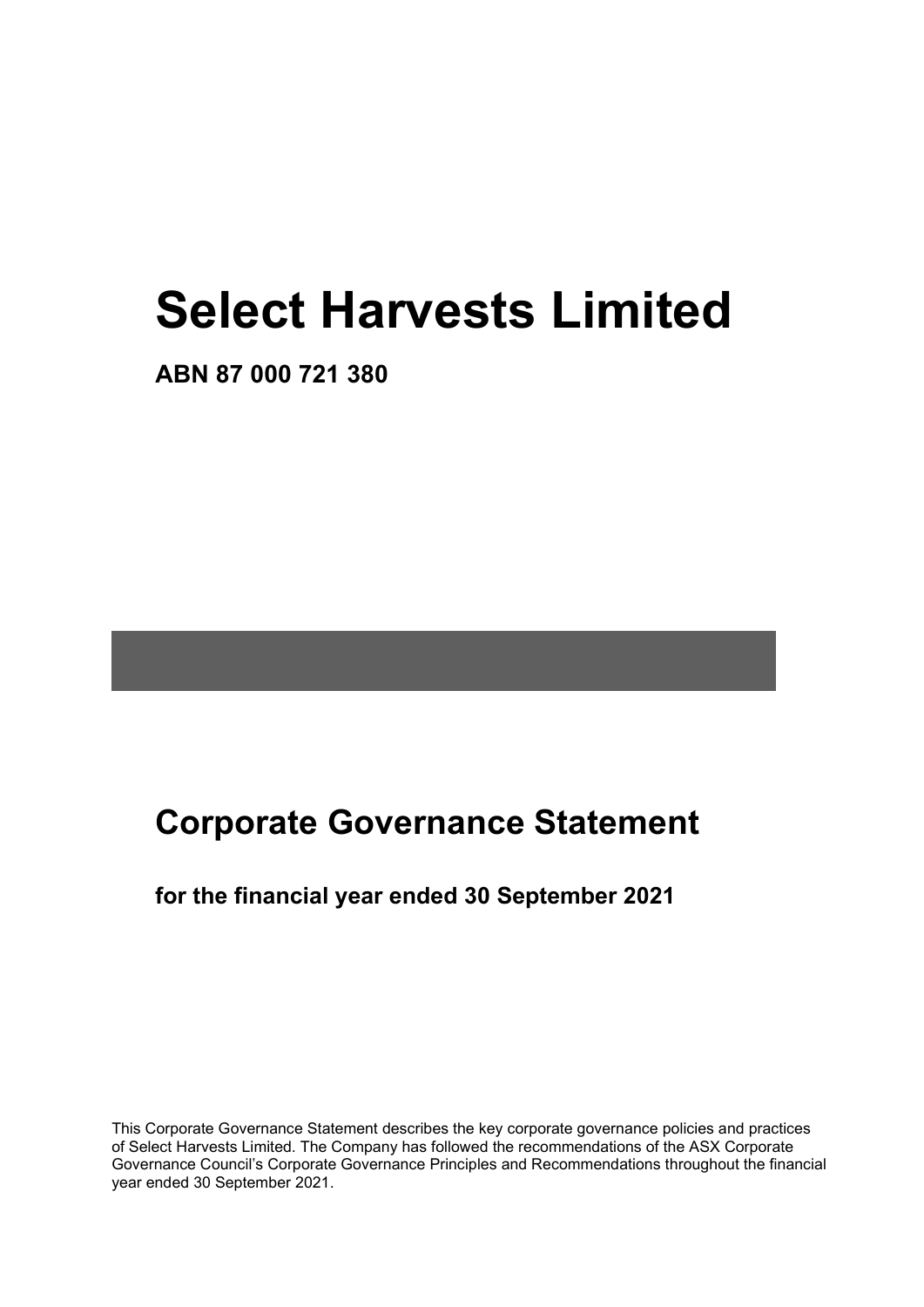These principles are:

- Principle 1 Lay solid foundations for Management and Oversight
- Principle 2 Structure the Board to be effective and add value
- Principle 3 Instil a culture of acting lawfully, ethically and responsibly
- Principle 4 Safeguard the Integrity of Corporate Reports
- Principle 5 Make timely and balanced disclosure
- Principle 6 Respect the Rights of Security Holders
- Principle 7 Recognise and Manage Risk
- Principle 8 Remunerate Fairly and Responsibly

The following statements address each of these principles.

#### **Principle 1 – Lay solid foundations for Management and Oversight**

#### **1.1 Roles and Responsibilities of the Board and Management**

The Board of Select Harvests Limited is responsible for the overall corporate governance of the Company. The Board guides and monitors the business and affairs of Select Harvests Limited on behalf of the shareholders by whom they are elected and to whom they are accountable. Details of the Board's Charter are located on the corporate governance section of the Company's website. [http://www.selectharvests.com.au/governance/.](about:blank)

The Board represents the interests of shareholders, as well as other regulatory and ethical expectations and obligations. In addition, the Board is responsible for ensuring that management's objectives and activities are aligned with the expectations and risks identified by the Board and ensuring arrangements are in place to adequately manage those risks.

The Board has delegated responsibility for the operation and administration of the Company to the Managing Director and the Senior Executive team. The Board ensures that this team is appropriately qualified and experienced to carry out its responsibilities and has in place procedures to assess the performance of the Managing Director and the Senior Executive team. The Board holds management accountable for the performance of its delegated functions. In doing so the Board constructively challenges management's proposals and decisions and seeks to instil a culture of accountability throughout the business.

#### **1.2 Director and Senior Executive Selection**

To ensure that the Board is well equipped to carry out its responsibilities it has established guidelines for the Sustainability and selection of Directors and Senior Executives. Several channels are used to source candidates to ensure the Company can benefit from a diverse range of individuals during the selection processes.

The composition of the Board and Senior Executive ensures that all essential skills are in place to operate, manage and govern the business.

#### **1.3 Directors and Senior Executive Agreements**

The Directors and the Senior Executive team have a written agreement with the Company setting out the terms of their appointment. The key terms of these agreements are published in the Remuneration Report.

#### **1.4 Company Secretary**

The Company Secretary is accountable to the Board through the Chair and provides advice and support to the Board. They are responsible for all matters to do with the proper functioning of the Board. All Directors can communicate directly with the Company Secretary and vice versa.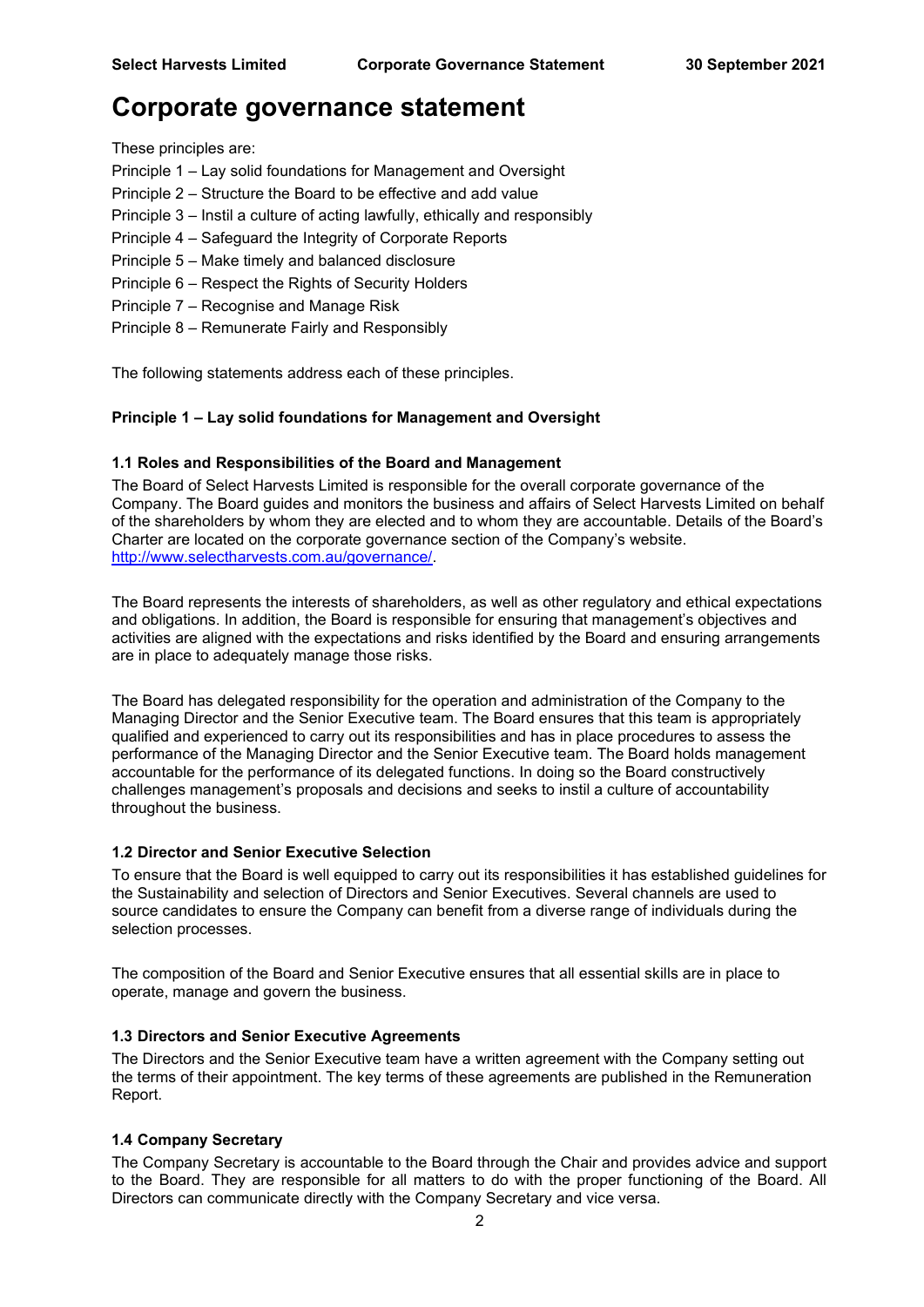#### **1.5 Inclusion and Diversity**

Select Harvests recognises that an inclusive and diverse workforce supports our goals of achieving business success through the diversity, talent, passion and skill of our people. We appreciate that each employee brings their own unique capabilities, experiences and characteristics to work.

The Company is proud of our ongoing achievements in employing a diverse range of over 611 permanent and casual and seasonal workforces employed in both regional and metropolitan Australia.

The Company's diversity includes the employment of people from many different ethnicities. Based on what our people have disclosed, approximately, 50% come from diverse ethnic backgrounds. Select Harvests is proud to partner with Indigenous and Islander education and employment programs, in addition to engaging people from various other regions around the world.

The Company also recognises that gender diversity is of critical importance in sustaining and growing a successful business. This is reflected in the targets we have set to maintain a focus on these two important characteristics of diversity:

|         | <b>Female Participation</b>                                                                                     | Ethnicity* |  |
|---------|-----------------------------------------------------------------------------------------------------------------|------------|--|
| Targets | $=$ > 33%                                                                                                       | $=$ > 33%  |  |
|         | Ethnicity Definition —the fact or state of belonging to a social aroun that has a common nations $\overline{a}$ |            |  |

*\*Ethnicity Definition – the fact or state of belonging to a social group that has a common national or cultural tradition (Oxford Dictionary)*

#### Performance against the Diversity goals for 2020/21 are as follows:

|               | <b>Female Participation**</b> | Ethnicity* |
|---------------|-------------------------------|------------|
| Target        | $=$ > 33%                     | $=$ > 33%  |
| <b>Actual</b> | 31%                           | 50%        |

*\*Based on what our people have disclosed*

*\*\* WGEA Report as at 31st March 2021*

#### **Workplace Gender Equality Agency (WGEA) Diversity Report 2020/21**

|                                           |             |                |              |        |          | Variance<br>from FY<br>2020/21 |                                                 |
|-------------------------------------------|-------------|----------------|--------------|--------|----------|--------------------------------|-------------------------------------------------|
| As at 31 March<br>2021                    | <b>Male</b> | <b>Female</b>  | <b>Total</b> | % Male | % Female | % Female                       | Female<br><b>Participation</b><br><b>Target</b> |
| Board (incl CEO)                          | 4           | $\mathfrak{p}$ | 6            | 67%    | 33%      | $0\%$                          | $=$ > 33%                                       |
| <b>Senior</b><br><b>Executive</b>         | 4           | $\overline{2}$ | 6            | 67%    | 33%      | $0\%$                          | $=$ > 33%                                       |
| <b>Senior</b><br><b>Managers</b>          | 22          | $\overline{4}$ | 26           | 85%    | 15%      | 5%                             | $=$ $>$ 33%                                     |
| <b>Other</b><br><b>Managers</b>           | 44          | 12             | 56           | 79%    | 21%      | 0%                             | $=$ $>$ 33%                                     |
| Non-<br><b>Managerial</b><br><b>Roles</b> | 470         | 229            | 699          | 67%    | 33%      | 0%                             | $=$ $>$ 33%                                     |
| Total                                     | 544         | 249            | 793          | 69%    | 31%      | 0%                             | $=$ > 33%                                       |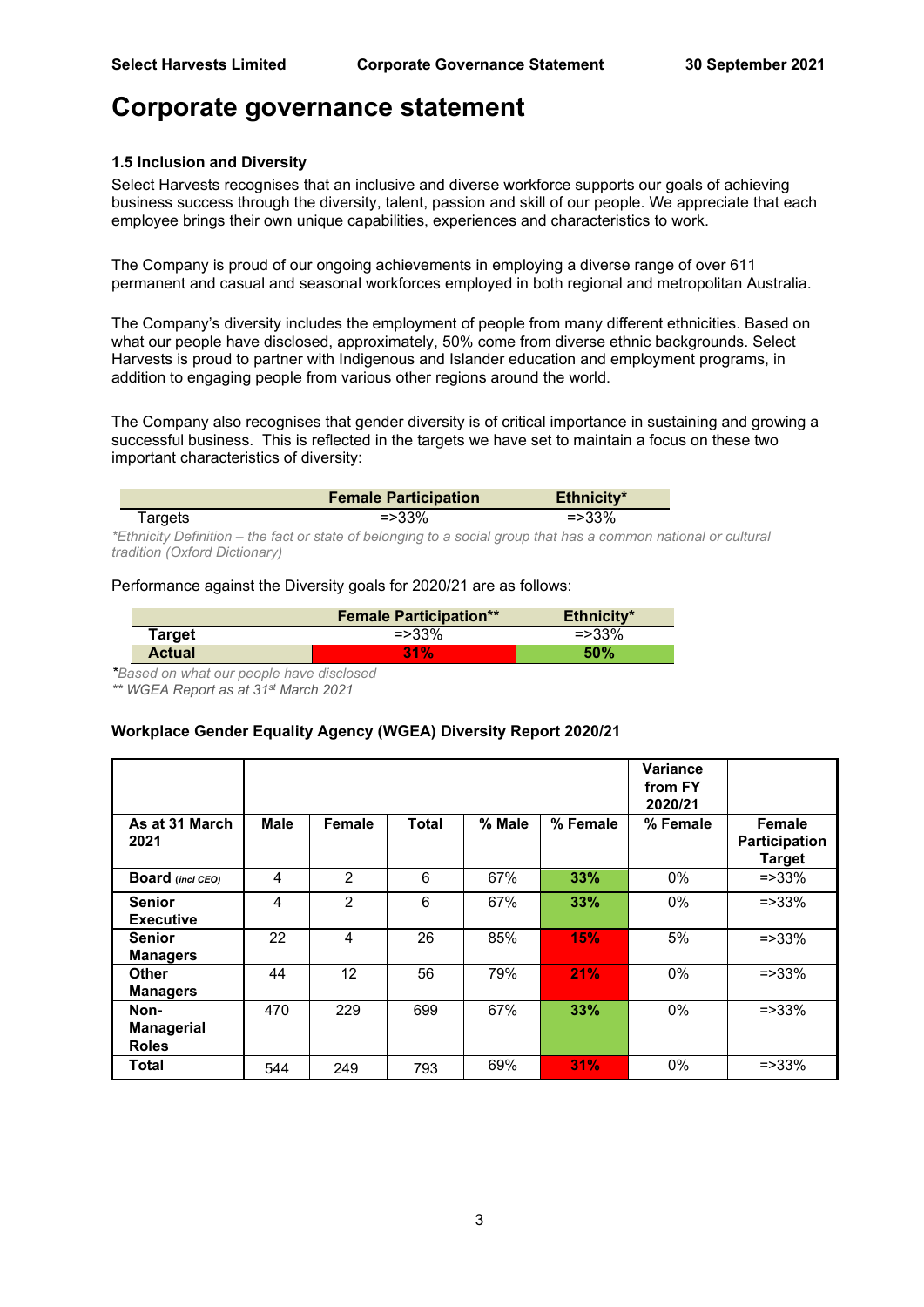The following table details the progress made in 2020/21 against the goals and outlines the new goals for 2021/22:

| <b>GOAL</b>                                                                                                              | 2020/21                                                                                                                                                                                                                                                                                                                                                                                                                                                                                                                                                                                                                                                                                                                                                                         | 2020/21                                                                                                                                                                                                                                                                                                                                                                                                                                                                                                                                                                                                                                                                                                                                                                                                                                                                                                                                                                                                                                                                                                                                                                                                                                                                                                                                    | 2021/22                                                                                                                                                                                                                                                                                                                                                                                                                                                                                                                                                                                                                                       |
|--------------------------------------------------------------------------------------------------------------------------|---------------------------------------------------------------------------------------------------------------------------------------------------------------------------------------------------------------------------------------------------------------------------------------------------------------------------------------------------------------------------------------------------------------------------------------------------------------------------------------------------------------------------------------------------------------------------------------------------------------------------------------------------------------------------------------------------------------------------------------------------------------------------------|--------------------------------------------------------------------------------------------------------------------------------------------------------------------------------------------------------------------------------------------------------------------------------------------------------------------------------------------------------------------------------------------------------------------------------------------------------------------------------------------------------------------------------------------------------------------------------------------------------------------------------------------------------------------------------------------------------------------------------------------------------------------------------------------------------------------------------------------------------------------------------------------------------------------------------------------------------------------------------------------------------------------------------------------------------------------------------------------------------------------------------------------------------------------------------------------------------------------------------------------------------------------------------------------------------------------------------------------|-----------------------------------------------------------------------------------------------------------------------------------------------------------------------------------------------------------------------------------------------------------------------------------------------------------------------------------------------------------------------------------------------------------------------------------------------------------------------------------------------------------------------------------------------------------------------------------------------------------------------------------------------|
| <b>Culture and Values</b><br>Program                                                                                     | <b>MEASURABLE ACTIONS</b><br>Communicate culture<br>٠<br>survey results and<br>implement action plan<br>for key focus areas<br><b>Appoint Culture</b><br>$\bullet$<br>Champions throughout<br>the business to drive<br>initiatives at local level                                                                                                                                                                                                                                                                                                                                                                                                                                                                                                                               | <b>PROGRESS</b><br>In accordance with feedback from the last<br>$\bullet$<br>Culture Survey (2020), simplified Select<br>Harvests' core Values and Behaviours as<br>displayed on company-wide screensavers<br>Culture Survey for 2021 undertaken, made<br>$\bullet$<br>more accessible via SMS technology and<br>included Safety and Open-Ended<br>questions to gain additional qualitative<br>data<br>Commenced coaching Managers as<br>$\bullet$<br>culture champions to manage behaviours<br>reinforcing Select Harvests' Values and<br><b>Behaviours</b><br>Implemented new Community Service<br>Policy                                                                                                                                                                                                                                                                                                                                                                                                                                                                                                                                                                                                                                                                                                                                | <b>MEASURABLE ACTIONS</b><br>Incorporate Select<br>$\bullet$<br>Harvests' core Values and<br>Behaviours into policies<br>and processes including<br>recruitment, performance<br>management, Town Hall<br>Announcements, etc<br>Implement company-<br>$\bullet$<br>wide behaviours training<br>supporting Select<br>harvests' Values and<br><b>Behaviours</b><br>Implement at least 2<br>$\bullet$<br>Company improvement<br>initiatives arising from the<br>2021 Culture Survey<br>Increase focus and<br>$\bullet$<br>measurement on<br>Community volunteer<br>days                                                                           |
| Recruit, develop and<br>retain talent, including<br>females, to increasing<br>gender participation<br>across the Company | Develop targeted<br>$\bullet$<br>initiatives that will<br>increase female<br>participation overall and<br>particularly in Senior and<br>Middle management<br>levels<br><b>Talent Management</b><br>$\bullet$<br>Framework being<br>developed in FY21 that<br>will allow further focus<br>on high potential males<br>and females<br>Review graduate<br>$\bullet$<br>sourcing and recruitment<br>processes to attract<br>female candidates<br><b>Remuneration Policy</b><br>$\bullet$<br>review will be conducted<br>in FY21, which will<br>include a gender pay gap<br>analysis<br>Activate Women in Select<br>٠<br>Council to be Chaired by<br><b>GM People&amp; Safety</b><br>Assess methods for<br>$\bullet$<br>delivering TAFE certified<br>programs in the Food<br>Division | Introduced new modernised company-<br>$\bullet$<br>funded Parental Leave Policy<br>Introduced a new Inclusion & Diversity<br>$\bullet$<br>Policy<br>Invited females across the business to<br>$\bullet$<br>participate in Agribusiness scholarship<br>and sponsored industry events at<br>University of Adelaide to attract female<br>Grads<br>Offered 2 female employees to feature in<br>$\bullet$<br>a promotional video supporting AusVeg<br>project<br>1 out of 4 employee groups (other<br>٠<br>managers) saw females earning a greater<br>salary than males for the first time closing<br>the gender pay gap<br>Purchased an HRIS to provide modern<br>$\bullet$<br>and digitalised platform to support Talent<br>Management Framework<br>Select Harvests Remuneration &<br>Sustainability and Audit and Risk<br>Committee both chaired by females and 2<br>senior female promotions at senior<br>management lev<br>Women in Select Council implementation<br>$\bullet$<br>delayed due to resources reallocation to<br>manage COVID-19 requirements. Will be<br>activated in FY22<br>Two male graduates successfully<br>$\bullet$<br>recruited in a difficult regional market. No<br>female applications received<br>TAFE certificate program not<br>$\bullet$<br>implemented for the Food Division due to<br>COVID-19 restrictions | Host a major 'Women in<br>$\bullet$<br>Agribusiness' Event for<br>the industry<br>Implement the<br>Recruitment and<br>Performance<br>Management modules of<br>new HRIS to support<br>SHV's Talent<br>Management Framework<br>Implement a High-<br>Potential program and<br>Graduate program to<br>attract and retain talent,<br>with a continued focus on<br>attracting and retaining<br>high-performing female<br>talent<br>Activate Women in Select<br>$\bullet$<br>Council to be Chaired by<br>GM People, Safety and<br>Culture<br>Assess methods for<br>delivering TAFE certified<br>programs in Horticulture<br>and Processing Divisions |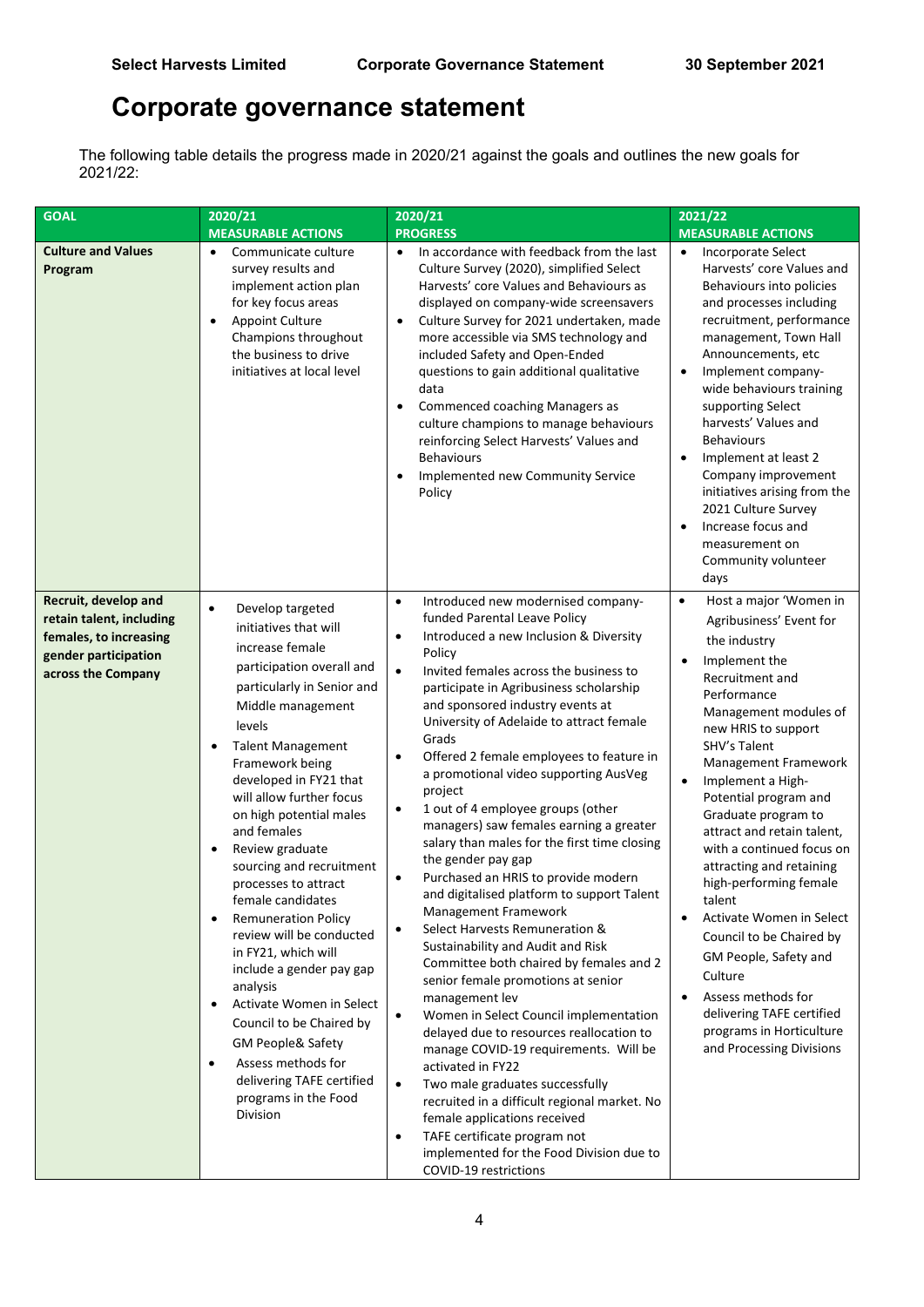| <b>GOAL</b>                                           | 2020/21<br>2020/21                                                                                                                                                                                                             |                                                                                                                                                                                                                                                                                                                                                                                                                                                                                                                                                                                                                                                                                             | 2021/22                                                                                                                                                                                                                                                                                                                                                                                                                                                                                 |  |
|-------------------------------------------------------|--------------------------------------------------------------------------------------------------------------------------------------------------------------------------------------------------------------------------------|---------------------------------------------------------------------------------------------------------------------------------------------------------------------------------------------------------------------------------------------------------------------------------------------------------------------------------------------------------------------------------------------------------------------------------------------------------------------------------------------------------------------------------------------------------------------------------------------------------------------------------------------------------------------------------------------|-----------------------------------------------------------------------------------------------------------------------------------------------------------------------------------------------------------------------------------------------------------------------------------------------------------------------------------------------------------------------------------------------------------------------------------------------------------------------------------------|--|
|                                                       | <b>MEASURABLE ACTIONS</b>                                                                                                                                                                                                      | <b>PROGRESS</b>                                                                                                                                                                                                                                                                                                                                                                                                                                                                                                                                                                                                                                                                             | <b>MEASURABLE ACTIONS</b>                                                                                                                                                                                                                                                                                                                                                                                                                                                               |  |
| <b>Build a flexible workplace</b>                     | <b>Implement Paid</b><br>$\bullet$<br><b>Parental Leave Policy</b>                                                                                                                                                             | • New Paid Parental Leave Policy<br>implemented including company-<br>funded leave and return-to-work<br>bonus - 4 employees have utilised<br>new Policy<br>New Community Service Leave Policy<br>implemented including company<br>funded leave to support community<br>participation during work time<br>During the period, over 80 office staff<br>$\bullet$<br>across the business were relocated to<br>working from home, due to COVID-19<br>restrictions. A diverse range of<br>flexible arrangements were<br>successfully set up to cater for unique<br>needs<br>Increased flexibility (0.8 FTE) offered<br>$\bullet$<br>to new staff in order to attract talent<br>into the business | • Commitment to ongoing<br>flexible workplace post<br>COVID-19.<br>Where possible, implement<br>$\bullet$<br>flexibility of work hours to<br>attract and retain talent, for<br>example, longer hours in<br>fewer days with<br>effectiveness assessed by<br>output<br>Evaluate purchased leave<br>$\bullet$<br>option and make<br>recommendation                                                                                                                                         |  |
| <b>Regular and accurate reporting</b><br>of diversity | <b>Quarterly People</b><br>Dashboard to be<br>implemented<br>Reporting on diversity<br>$\bullet$<br>to be included in<br>quarterly People<br>Metrics Dashboard to<br>the Board                                                 | <b>Quarterly People/Diversity</b><br>$\bullet$<br>Dashboard was not implemented due<br>to poor tracking capability however<br>this will be remedied with the<br>implementation of the HRIS in 2022                                                                                                                                                                                                                                                                                                                                                                                                                                                                                          | Review and broaden<br>$\bullet$<br>definition of 'Diversity'<br>beyond females and<br>ethnicity in accordance with<br>modern legislation<br>Update our Inclusion and<br>$\bullet$<br>Diversity Policy to include<br>wider definition of Diversity<br>Update our recruitment<br>Policy to incorporate wider<br>definition of Diversity<br><b>Commence Diversity</b><br>reporting once this<br>capability has been<br>implemented within the<br>HRIS in accordance with<br>new definition |  |
| <b>Workplace Fair Treatment</b>                       | Refresher training on<br>$\bullet$<br>sex-based harassment,<br>discrimination and<br>bullying<br>Implement Modern<br>$\bullet$<br>Slavery Reporting for<br>FY21<br>Review Health, Safety<br>$\bullet$<br>and Well Being Policy | • Refresher training on harassment,<br>discrimination and bullying delivered<br>to all Supervisors and Managers in Sep<br>2021<br>• Zero bullying and harassment claims<br>lodged at Fair Work Australia<br>Modern Slavery Reporting for Select<br>Harvests transferred from People,<br>Safety & Culture team to<br>Sustainability team<br>Diversity and Inclusion Policy<br>$\bullet$<br>reviewed and published on Select<br>Harvests' Website<br>Health, Safety and Well Being Policy<br>$\bullet$<br>was reviewed                                                                                                                                                                        | Introduce new Grievance<br>$\bullet$<br>Policy<br>Update Whistleblower<br>٠<br>Policy<br>Implement a company-<br>$\bullet$<br>wide initiative around<br>Psychological safety                                                                                                                                                                                                                                                                                                            |  |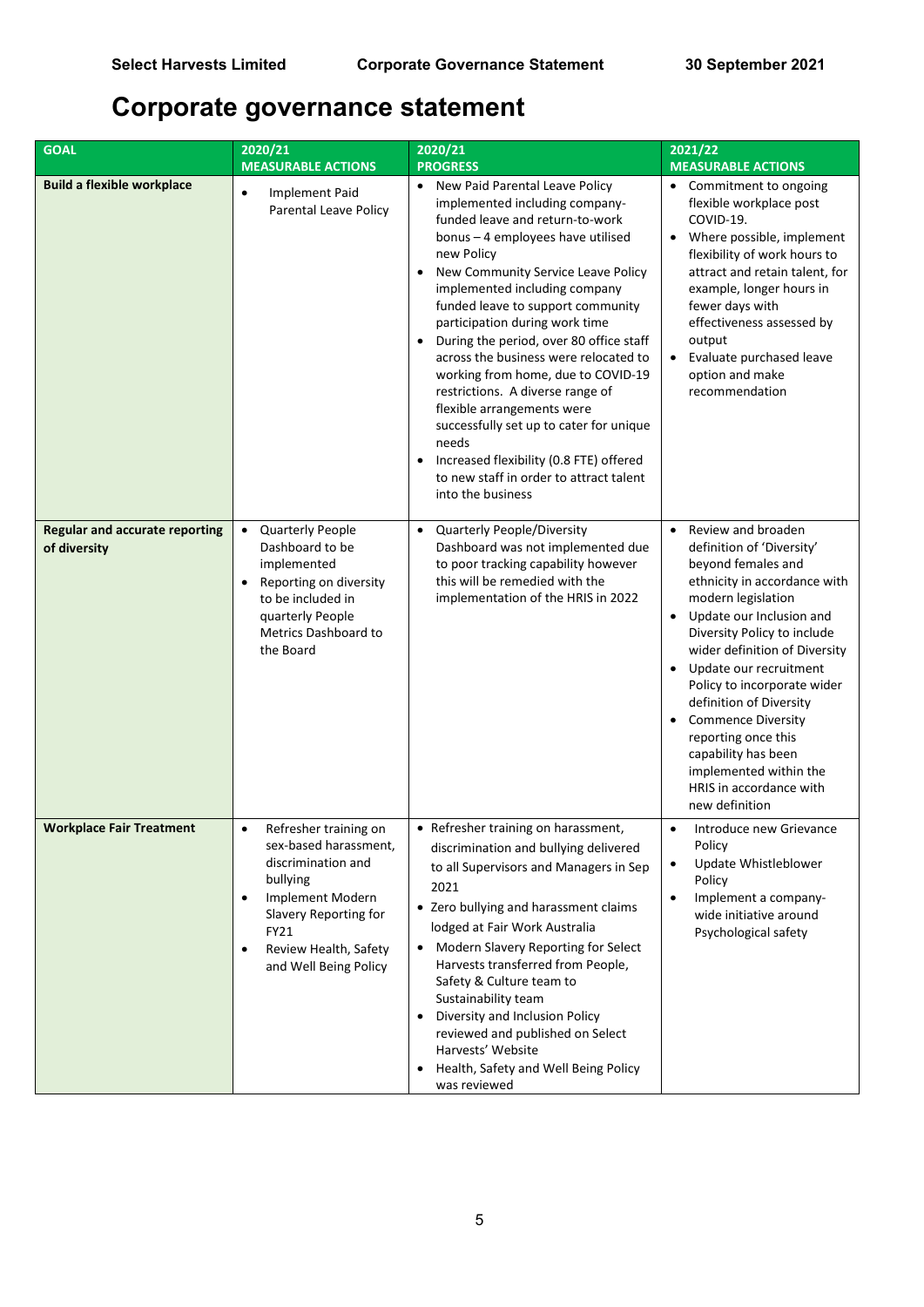#### **1.6 Board Performance and Evaluation**

The Chair of the Board evaluates the performance of each Board member regularly. The performance of the Board is reviewed against the Board Charter and any specific objectives set by the Board for the Company. The Board reviews its performance and the performance of the Committees against their Charters annually. The performance evaluation of the Board was undertaken for the 2020/21 financial year.

#### **1.7 Senior Executive Performance and Evaluation**

Executive Performance is evaluated at least annually. The performance and measures of the Senior Executive Team are published in the Remuneration Report.

#### **Principle 2 – Structure the Board to be effective and add value**

#### **2.1 Board Processes**

To assist in the execution of its responsibilities, the Board established a Remuneration & Sustainability Committee, an Audit and Risk Committee and a Nominations Committee. These Committees have written Charters, which are reviewed on a regular basis and are located on the Company's website. The Board has an established framework for the management of the Company.

The full Board holds at least eleven scheduled meetings each year, plus any additional meetings at such other times as may be necessary to address any specific matters that may arise. Details of the attendances at meetings of Board and Committees during the reporting period are set out in the Directors' Report (Annual Report for the financial year ended 30 September 2021).

The agenda for meetings is prepared and includes the Managing Director's & Chief Financial Officer's report, financial reports, Workplace Health and Safety (WHS), people and sustainability reporting, business segment reports, strategic matters, business culture, governance and compliance. Papers are circulated in advance. Executives are involved in Board discussions where appropriate, and Directors have other opportunities, including visits to operations, for contact with a wider group of employees.

Development plans and succession for the Senior Executives of Select Harvests is reviewed annually by the Remuneration and Sustainability Committee. Director rotation and renewal is part of the Nominations Committee's workplan on an annual basis.

#### **2.2 Board Skills Matrix**

The composition of the Board is determined in accordance with the following ASX principles:

- The Board should comprise at least four Directors;
- The Board should maintain a majority of independent Non-Executive Directors;
- The Chair must be a Non-Executive Director; and
- The Board should comprise Directors with an appropriate range of qualifications, skills and experience

The Company website contains the Board responsibility, skills and experience matrix, setting out the mix of capability of the current Board in key areas - [http://www.selectharvests.com.au/governance/.](about:blank)

#### **2.3 Director Experience**

The names of the Directors of the Company in office at the date of this report, together with key biographical data, are set out in the Directors' report published in the Annual Report and on the Corporate Website. [http://www.selectharvests.com.au/.](about:blank)

If a Non-executive Director has an interest, position, affiliation or relationship with a third party which may derive to a conflict-of-interest Company, but the board are of the opinion that it does not compromise the independence of the Director then the nature of the interest, position or relationship is noted in the Related Party notes of the Company's financial statements.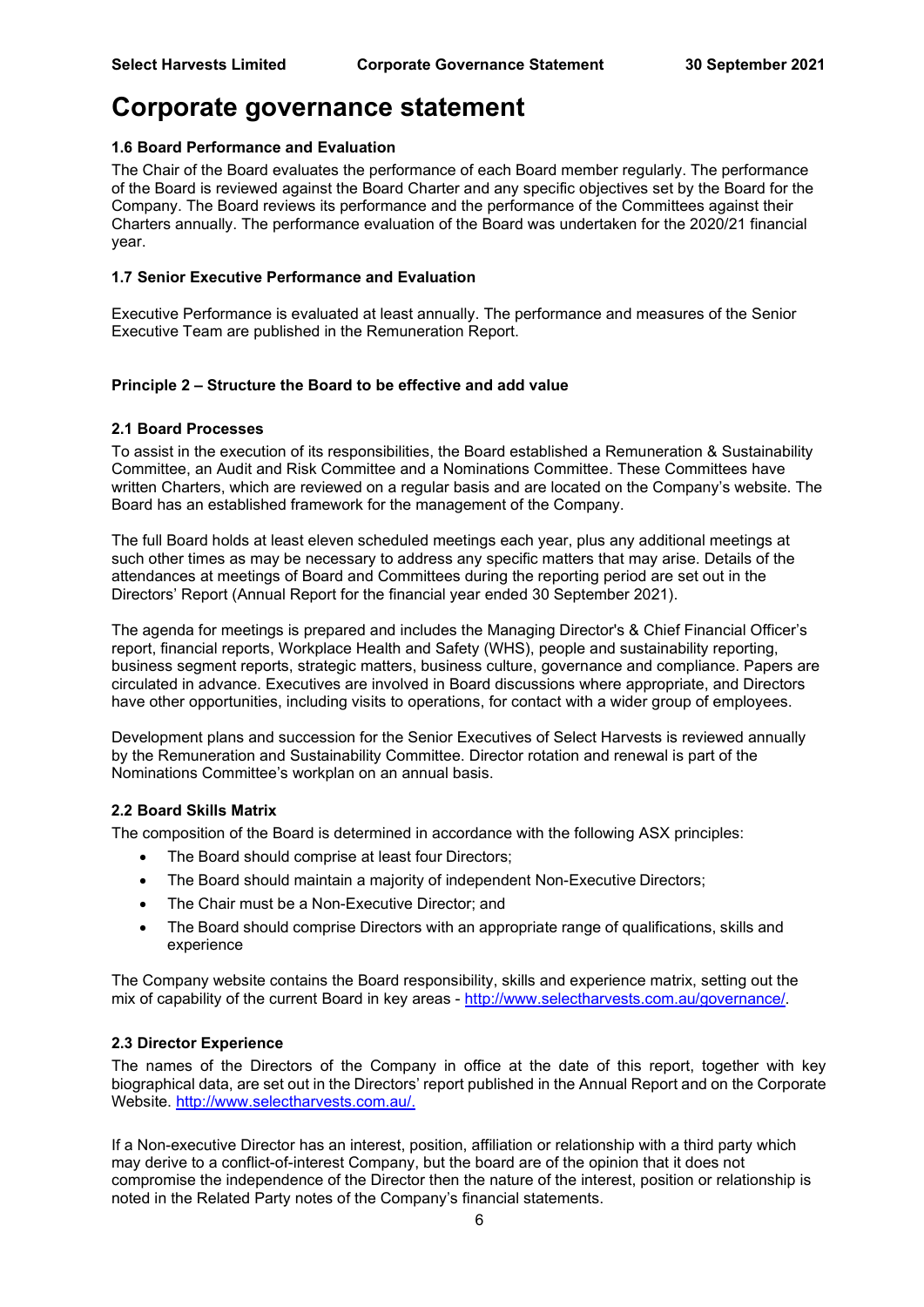#### **2.4 Director Independence**

All current Non-Executive Directors are independent. The Board assesses the independence of each Director considering interests known to the Board, as well as those disclosed by each Director. Directors' interests are updated at the commencement of each Board Meeting. Should a conflict arise the individual director will declare the conflict. This will be noted in the minutes and the Director will leave the meeting, if appropriate and will not participate in discussion of the item. Each Director has the right of access to all relevant company information and to the Company's Executives and, subject to prior consultation with the Chair, may seek independent professional advice at the Company's expense.

#### **2.5 Chair Independence**

The Chair is a Non-Executive Chair and is independent**.** 

#### **2.6 Director Review, Induction and Education**

The Company has a policy and process in place to induct and educate new Directors as well as address the ongoing education and development of its existing Directors. The policy objectives are to ensure that the Directors are equipped to provide effective oversight, as outlined in the Select Harvests Board Skills Matrix.

The Chair is responsible for new Director inductions. Additionally, in each financial year, each Director is expected to attend one external program and all internal briefings, to keep abreast of current issues.

Directors can visit Company facilities at any time and meet with management to gain a better understanding of business operations. The Board Education and Training Policy is on the Corporate website: [http://www.selectharvests.com.au/governance/](about:blank)

#### **Principle 3 – Instil a culture of acting lawfully, ethically and responsibly**

#### **3.1 Select Harvests' Values**

The Board and senior executives at Select Harvests recognise the critical part that culture plays in driving successful outcomes and creating a work environment that motivates and retains our talented people. A Culture Survey was administered just prior to the end of the Financial Year due to the challenges impacted by COVID-19 and the sale of the Food Products Division. Key changes to this year's survey included:

- Excluded Food Products employees due to the strain and uncertainty these employees were experiencing around the sale/closure of this Division within the Company
- New questions around Food Safety to meet Food Safety Australia's staff consultation requirements
- New questions around general Safety Awareness to support the Company's number 1 priority of Zero Harm
- Addition of 2 new open-ended questions to provide employees an opportunity to provide greater context to the list of multiple-choice questions

The results will be collated and shared across the business in the first quarter of the new Financial Year.

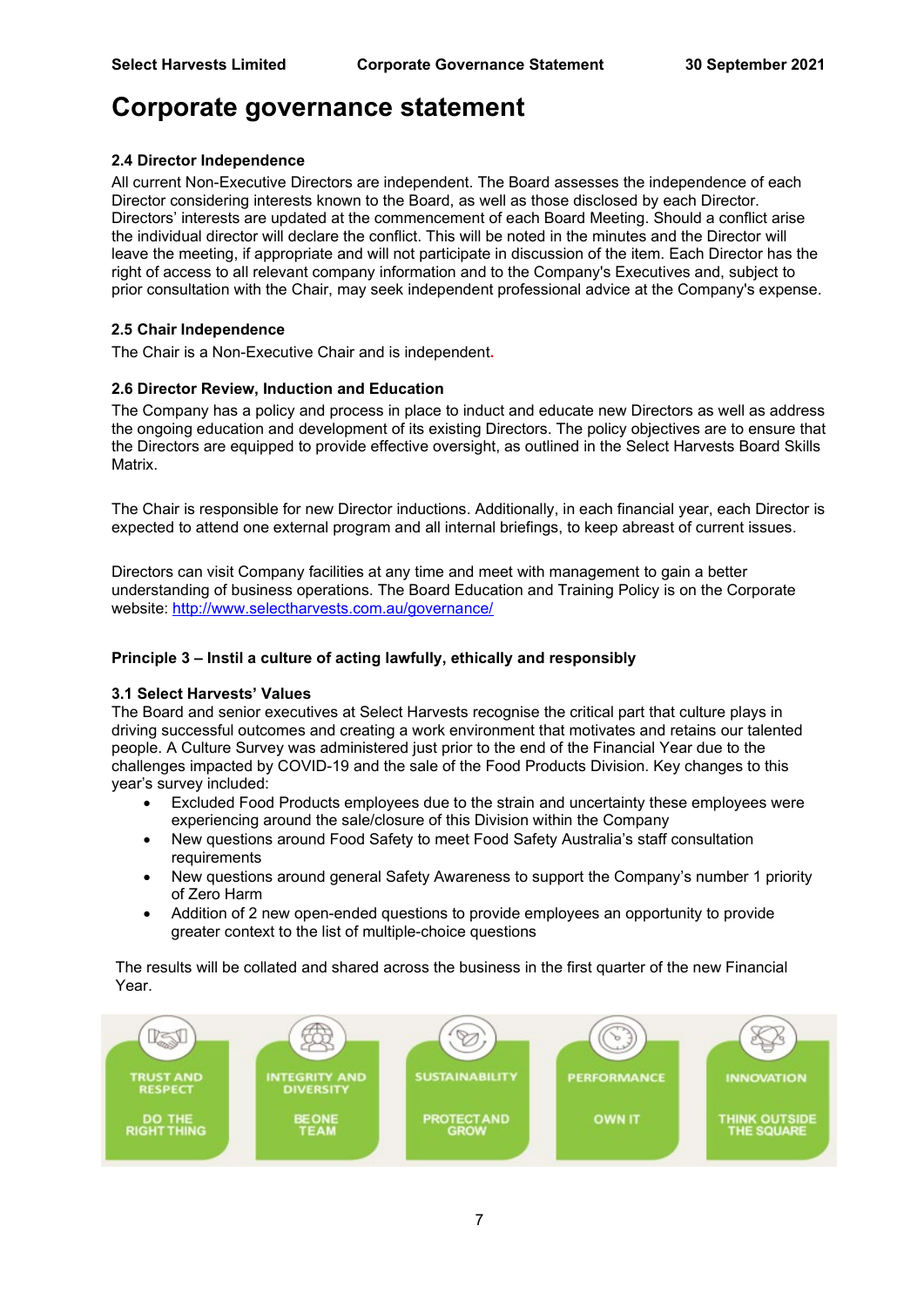The above values underpin our Culture and, along with relevant Company policies, set expectations around acting ethically and responsibly and complying with applicable law and regulation, in everything we do. The relevant policies include:

- Code of Conduct
- **Ethical Sourcing Policy**
- Fraud, Anti-Bribery and Corruption Policy
- Whistleblower Policy
- Workplace Fair Treatment Policy
- Conflict of Interest Policy

These policies can be found on the Company Website - [www.selectharvests.com.au/governance/](about:blank)

#### **3.2 Code of Conduct**

All Directors, managers and other employees are expected to act in accordance with the Company's expected values and behaviours. These Values are incorporated in the Company's Code of Conduct Policy which was reviewed and updated in 2021. Material breaches of the Code of Conduct are required to be reported to the Board and a declaration is required to be signed by all new employees, declaring any conflicts of interest.

#### **3.3 Whistleblower Policy**

The Whistleblower Policy was reviewed against the revised guidelines issued by ASIC in November 2019 (ASIC RG270), The policy is extensive and now provides a mechanism to report issues to an external third party. Whistleblower incidents are required to be reported to the Board. The Whistleblower Policy is located on the governance section of the Company's website. This Policy will be reviewed in 2022. [http://www.selectharvests.com.au/governance/.](about:blank)

#### **3.4 Anti-Bribery and Corruption**

The Fraud, Anti Bribery and Corruption Policy was reviewed in 2021 and is published on the Corporate website. Bribery and corruption incidences are required to be reported to the Board. The Fraud, Anti-Bribery and Corruption Policy is located on the governance section of the Company's website. This Policy will be reviewed in 2022. [http://www.selectharvests.com.au/governance/.](about:blank)

#### **Principle 4 – Safeguard the Integrity of Corporate Reports**

#### **4.1 Audit and Risk Committee**

The Audit and Risk Committee has a documented Charter, approved by the Board. All three members of the Committee are Non-Executive Directors with a majority being independent, and the Chair of the Audit and Risk Committee is not the Chair of the Board of Directors.

The members of the Audit and Risk Committee during the financial year are disclosed in the Directors' Report. The Committee meets at least three times a year and the Committee members' attendance record is disclosed in the table of Directors' meetings published in the Annual Report.

The Audit and Risk Committee is committed to ensuring that it carries out its functions in an effective manner. Accordingly, it reviews its Charter at least once a year and the Company's risk register has been established in accordance with ISO standards. A copy of the Audit and Risk Committee Charter outlining the committee's duties and responsibilities is available on the corporate governance section of the Company's website. [http://www.selectharvests.com.au/governance/](about:blank)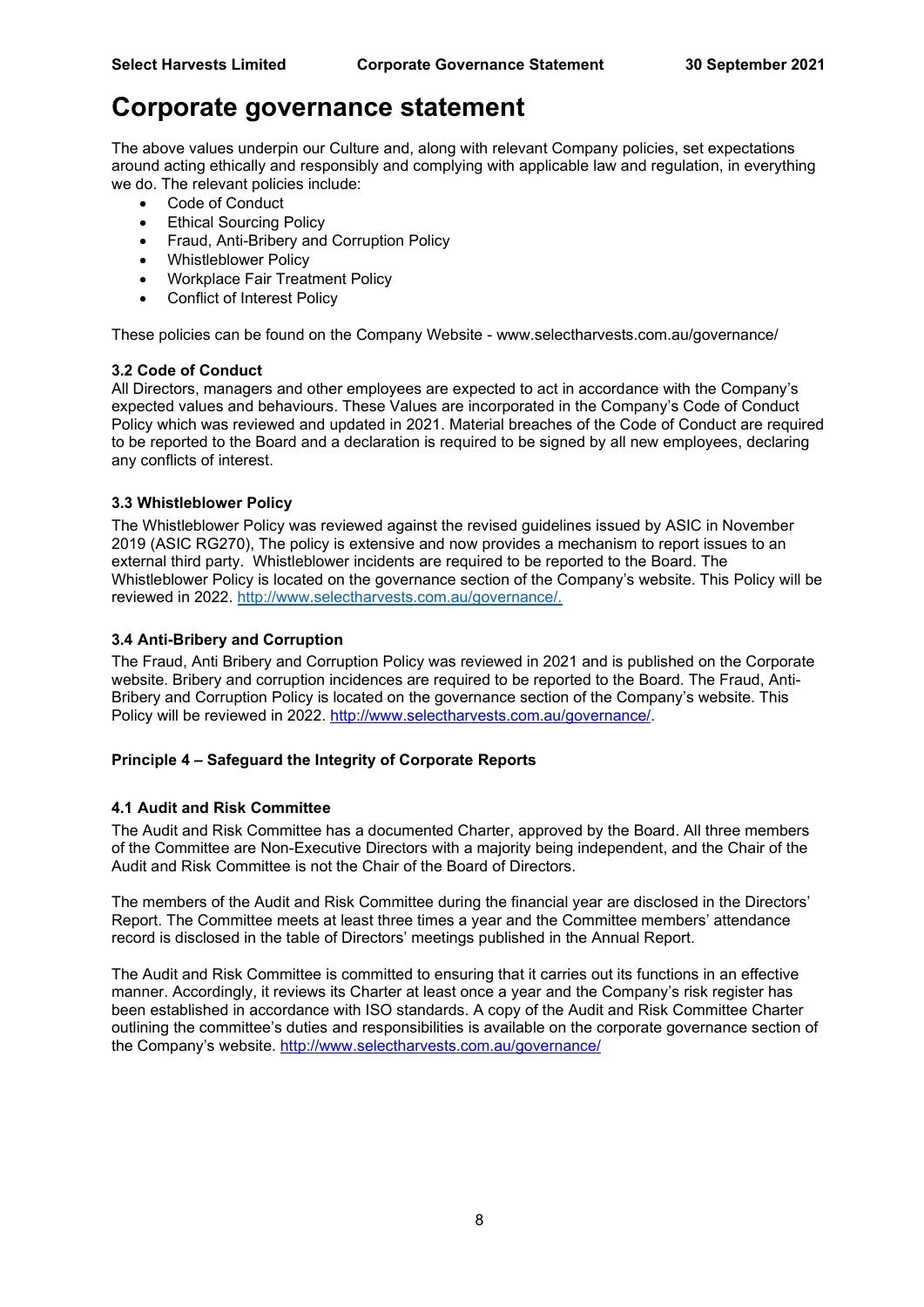#### **4.2 Managing Director and CFO Declarations**

The Managing Director and the Chief Financial Officer report in writing to the Board with declarations that:

- a) In their opinion, the financial report and notes set out in the Financial Report of Select Harvests Limited for the financial year ended 30 September 2021:
	- i. are in accordance with the *Corporations Act 2001*;
	- ii. give a true and fair view of the Group's financial position as at 30 September 2021 and of its performance for the financial year ended on that date as required by Section 305 of the *Corporations Act 2001*; and
	- iii. comply with applicable Australian Accounting Standards as required by Section 304 of the *Corporations Act 2001*; and
- b) In their opinion, there are reasonable grounds to believe that the Company will be able to pay its debts as and when they become due and payable; and
- c) In their opinion, the financial records of the Company have been properly maintained in accordance with section 286 of the *Corporations Act 2001*, and
- d) In their opinion, the above statements are founded on a sound system of risk management and internal compliance and control which implements the policies adopted by the Board and that Select Harvests' risk management and internal compliance and control is operating efficiently and effectively in all material respects in relation to financial reporting risks.

#### **4.3 Integrity of Reporting**

The external auditors, the Managing Director and Chief Financial Officer are invited to Audit and Risk Committee meetings at the discretion of the Committee, and the external auditor also meets with the Audit Committee during the year without management being present.

The Company's external auditor, PricewaterhouseCoopers, attends the AGM and is available to answer questions from shareholders relevant to the audit.

#### **Principle 5 – Make timely and balanced disclosure**

#### **5.1 Continuous Disclosure Policy**

The Company has a written policy and associated procedures to ensure compliance with its disclosure obligations under both the ASX Listing Rules and the Corporations Act. This policy is reviewed regularly with the Company's legal advisers and was most recently amended in September 2021. This is published on the Corporate website: [http://www.selectharvests.com.au/governance/.](about:blank)

#### **5.2 Board and Market Announcements**

Select Harvests' Company Secretary ensures that Directors are engaged in discussion, and approve, material market announcements before they are made.

#### **5.3 Substantive Investor or Analyst Presentations**

Select Harvests' Company Secretary ensures compliance with the Company's continuous disclosure obligations, and provision of information to the Australian Stock Exchange. The continuous disclosure policy aims to ensure that timely and accurate information is communicated to all shareholders and market participants, consistent with the Company's commitment to continuous disclosure.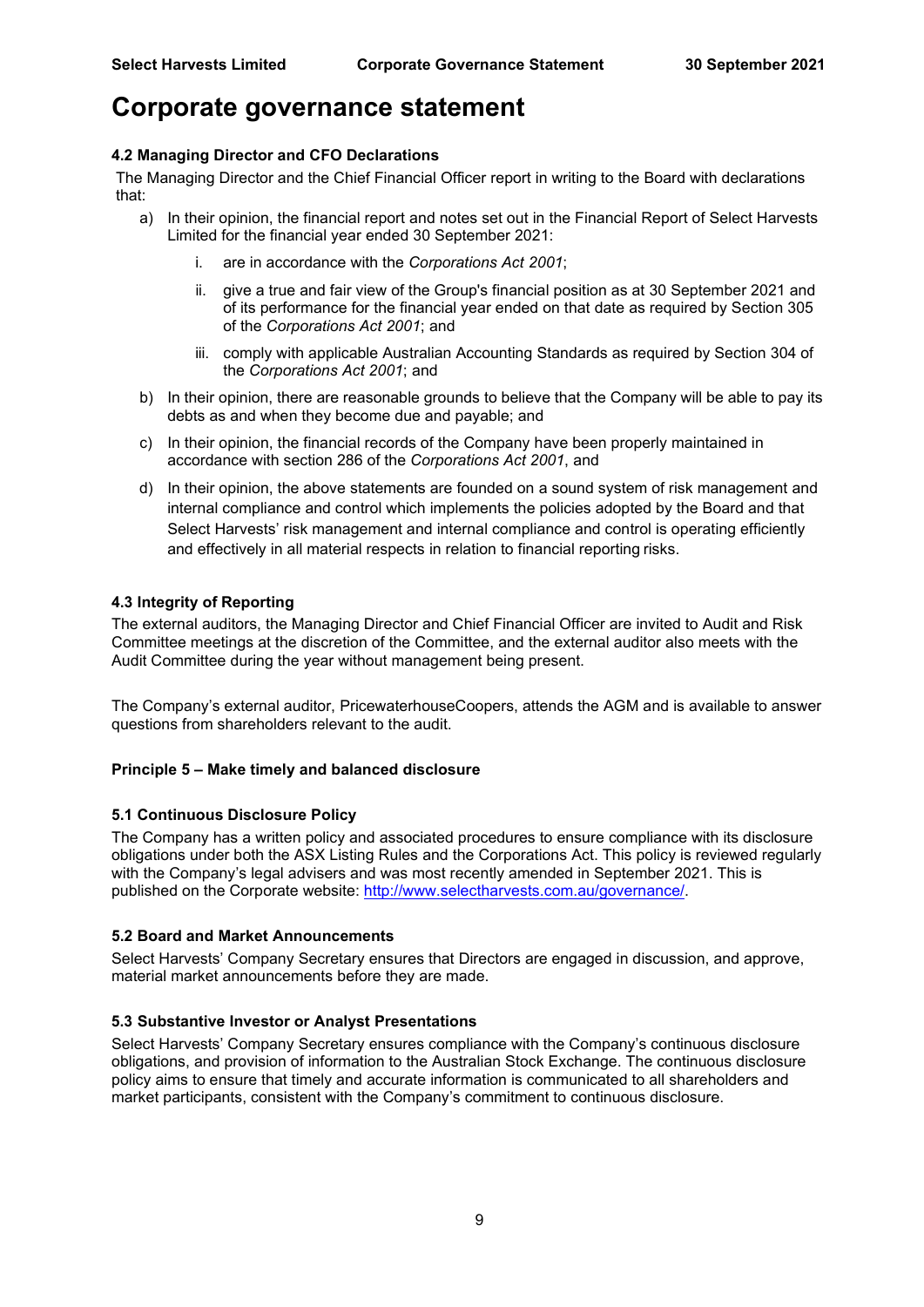#### **Principle 6 – Respect the Rights of Security Holders**

#### **6.1 Company Website**

The Select Harvests website provides comprehensive information about itself and its governance to investors. The website is **[http://selectharvests.com.au](about:blank)**

#### **6.2 Investor Communication**

Following the release of Select Harvests' financial results (half and full year) the Managing Director and Chief Financial Officer complete an extensive program of interactions with institutional investors and market analysts. Ad hoc interactions also occur with retail investor groups, proxy advisors and the financial media. These interactions allow investors and other financial market participants to gain a greater understanding of Select Harvests' business, governance, financial performance and prospects. Matters of concern or interest can also be raised.

In addition, Select Harvests' Managing Director and/or Chief Financial Officer attend and/or present at various industry and stakeholder events.

Queries or concerns raised are conveyed to the Board or relevant Executive.

#### **6.3 Shareholder Meetings**

The Board encourages full participation of shareholders at the Annual General Meeting to ensure a high level of accountability and understanding of the Company's strategy, objectives and performance. Shareholders have the opportunity to attend the meeting, ask questions from the floor, participate in voting and meet the Board and Management in person. Shareholders have the opportunity to submit written questions and comments to the Company and the auditor prior to the meeting.

#### **6.4 Shareholder Voting**

Shareholder voting takes place at the Annual General Meeting and is conducted by poll. Shareholders are encouraged to vote. If necessary, shareholders are able to vote on resolutions by appointing a proxy via the proxy form accompanying the Notice of Meeting.

#### **6.5 Shareholder Communications**

Select Harvests gives shareholders the option to receive and send communication to the entity [\(info@selectharvests.com.au\)](about:blank) and its security registry (Computershare) electronically.

All shareholder information is set out to be easily readable electronically and includes printer-friendly capability.

#### **Principle 7 – Recognise and Manage Risk**

#### **7.1 Risk Management**

The Company outsources its internal audit function and commissions specific reviews to assess the internal controls implemented to mitigate key risks. The Board oversees the Company's risk management framework, which it reviews at least annually to ensure its effectiveness. The Company's areas of focus in respect of risk management practices include, but are not limited to, product safety, occupational health and safety, environment, property, financial reporting and internal control.

The Board is responsible for the overall risk management and internal control framework but recognises that no cost-effective risk management and internal control system will preclude all errors and irregularities.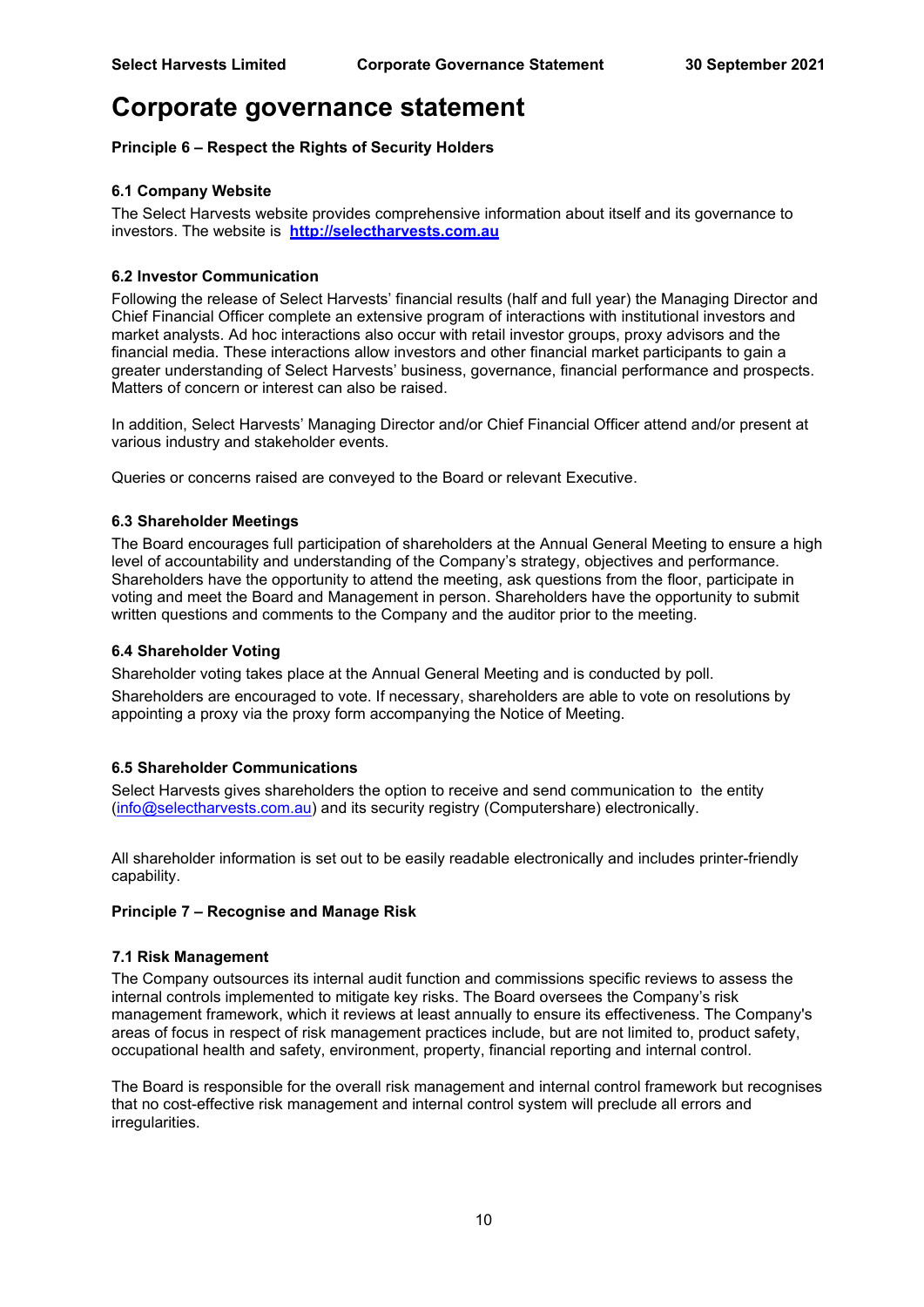#### **7.2 Board Risk Review**

The Board has the following procedures in place to monitor performance and to identify areas of concern:

- Strategic planning: The Board is involved in formulating, reviewing and approving the strategic plan that encompasses the Company's strategy, designed to meet the stakeholders' needs and manage business risk. The strategic plan is dynamic, and the Board is actively involved in developing and approving initiatives and strategies designed to ensure the continued growth and success of the Company;
- Risk management framework: The Company's risk management framework provides a mandate and commitment to risk management, includes the Company's policy that sets out the Company's risk objectives and intentions, embeds risk management within business processes, defines accountabilities and responsibilities, outlines a risk reporting schedule and provides mechanisms for monitoring and continuous improvement;
- Financial reporting: The Board reviews actual results against budgets approved by the Directors and revised forecasts prepared during the year;
- Functional reporting: Key areas subject to regular or periodical reporting to the Board include, but are not limited to, operational, treasury (including foreign exchange), environmental, occupational health and safety, insurance, and legal matters;
- Continuous disclosure: A process is in place to identify matters that may have a material effect on the price of the Company's securities and to notify them to the ASX; and
- Investment appraisal: Guidelines for capital expenditure include annual budgets, appraisal and review procedures, and due diligence requirements where businesses or assets are being acquired or divested.
- Workplace Safety: The Board and Executive provide a monthly update of workplace safety hazards, incidents, risk mitigation and remedial actions taken

The Managing Director and Chief Financial Officer have provided a statement in writing to the Board that the declaration made in respect of the Company's financial reports is founded on a system of risk management and internal compliance and control which reflects the policies adopted to date by the Board, and that the Company's risk management and internal control and compliance system is operating effectively in all material respects.

#### **7.3 Exposure to Environmental and Social Risk**

This year has been unprecedented with the impact of the COVID-19 pandemic on the Select Harvests' business and its people. The focus from the Executive and key leaders has been on ensuring all employees are safe and well and continuing to operate the business to drive the best possible outcomes in a challenging economic landscape where market access and changes to demand have needed close management. Early action was taken to minimise the impact of the pandemic, including a comprehensive management and response plan, strict hygiene and prevention measures at all facilities and all staff working from home, where possible. These measures continue to be monitored and reviewed and are still in place. A continued focus has been to encourage employees to vaccinate offering Company incentives to do so in order to protect our workforce, families and local communities.

Regular company communications and legislative updates are shared with employees including ongoing support to our Employment Assistance Program to support staff through this unprecedented pandemic.

Select Harvests has also looked to build on the long-term direction of our sustainability strategy, by aligning our reporting with the Global Reporting Initiative Standards as well as the United Nations Sustainable Development Goals (SDGs), both providing a global framework that helps guide our goals and objectives as a business. The 2020 Sustainability Report of Select Harvest lists key achievements, projects and targets based on the materiality assessment performed against the SDGs.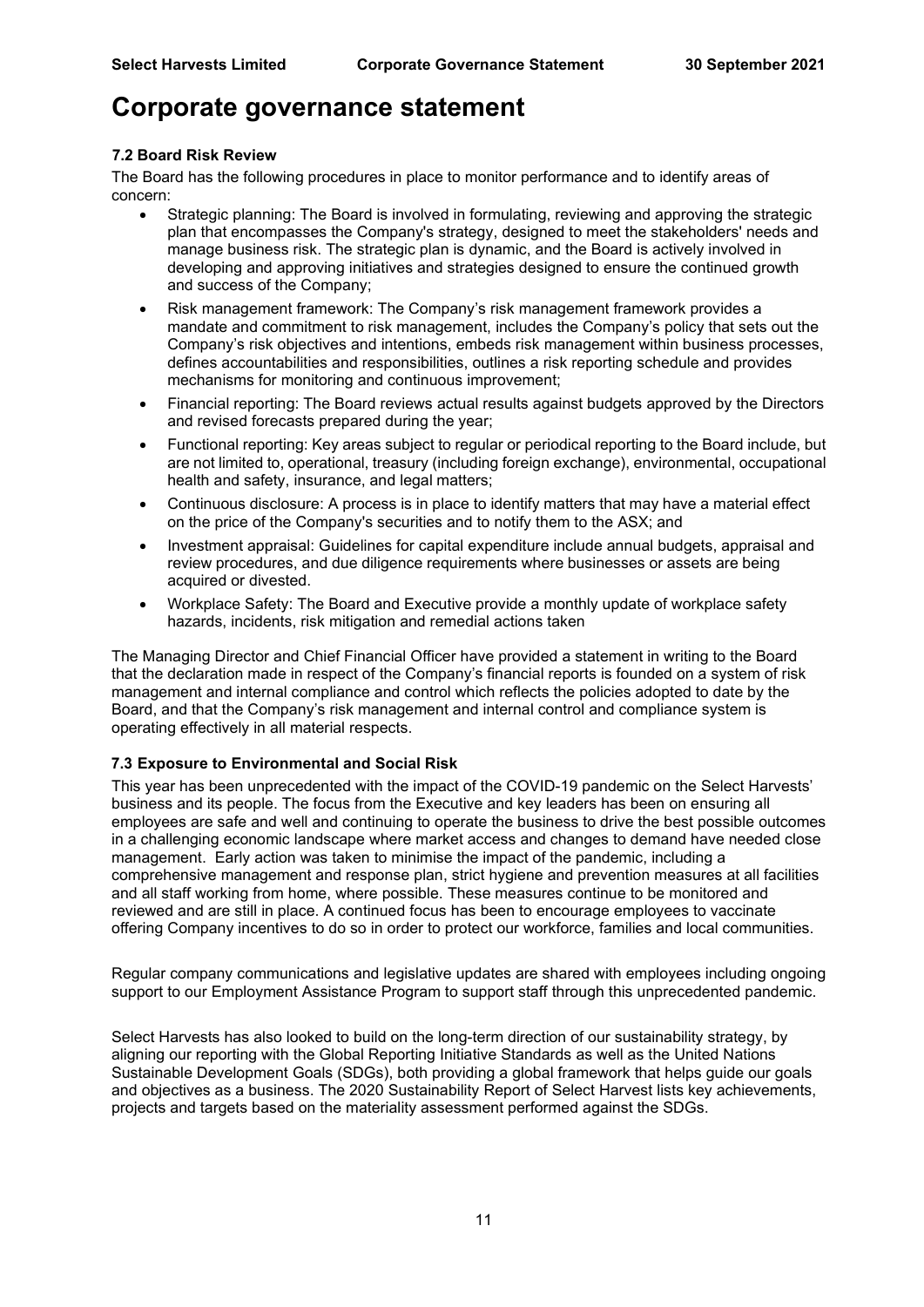There is a shortage of healthy food globally and, as a grower and marketer of nutrient dense food products, we are well positioned to help meet this growing demand. To capitalise on this demand, we need to set our goals and targets with a long-term lens as we operate in an industry that requires commitment and up to 25 years of foresight when expanding almond operations. Therefore, it is imperative that sustainability be embedded into everything we do, which is why we recognise it as a core value supporting the delivery of our business strategy. This sustainable approach to running our business is essential to delivering on our key strategic objectives;

- Optimise the almond base
- Grow our brands
- Expand strategically.

We are motivated to meet increasing expectations by doing our fair share to address complex global social and environmental challenges, such as managing our resources efficiently, creating a safe working environment that ensures inclusiveness and diversity and compliance to laws within our operations and supply chain, whilst reducing our impact on the environment. To achieve this, we need to execute on the business fundamentals, along with receiving the social and environmental mandate from the communities within which we operate.

The Company is committed to minimising the impact its operations have on the environment, with several projects activated over the past two years, including reduction of our carbon footprint. Our key focus areas in 2021 were:

- Ensuring the safety of our people, by preventing injuries before they occur. The aim of the Select Harvests Zero Harm Safety and Wellbeing strategy is to improve our safety performance by 15% per annum until we operate in a zero-harm environment
- Securing future water supply whilst being a leader in the market for water efficiency. We aim to manage our water efficiency through best practice water delivery systems, water optimisation technology such as soil water monitoring, plant based monitoring and high-resolution imagery
- Reducing our impact on the environment across all aspects of the business. This is achievable through the further investment in sustainable projects (i.e. liquid fertiliser pilot plant, whole orchard recycling), bee stewardship, promoting a 'recycle first' culture and transitioning to greener inputs used throughout the value chain
- Inhouse compost generation from waste products
- Creation of an "Executive Sustainability Committee" with key internal stakeholders to assure appropriate governance and accountability in driving sustainability initiatives
- Re-aligning the responsibility for sustainability strategy and implementation tot the Renumeration and Sustainability Committee.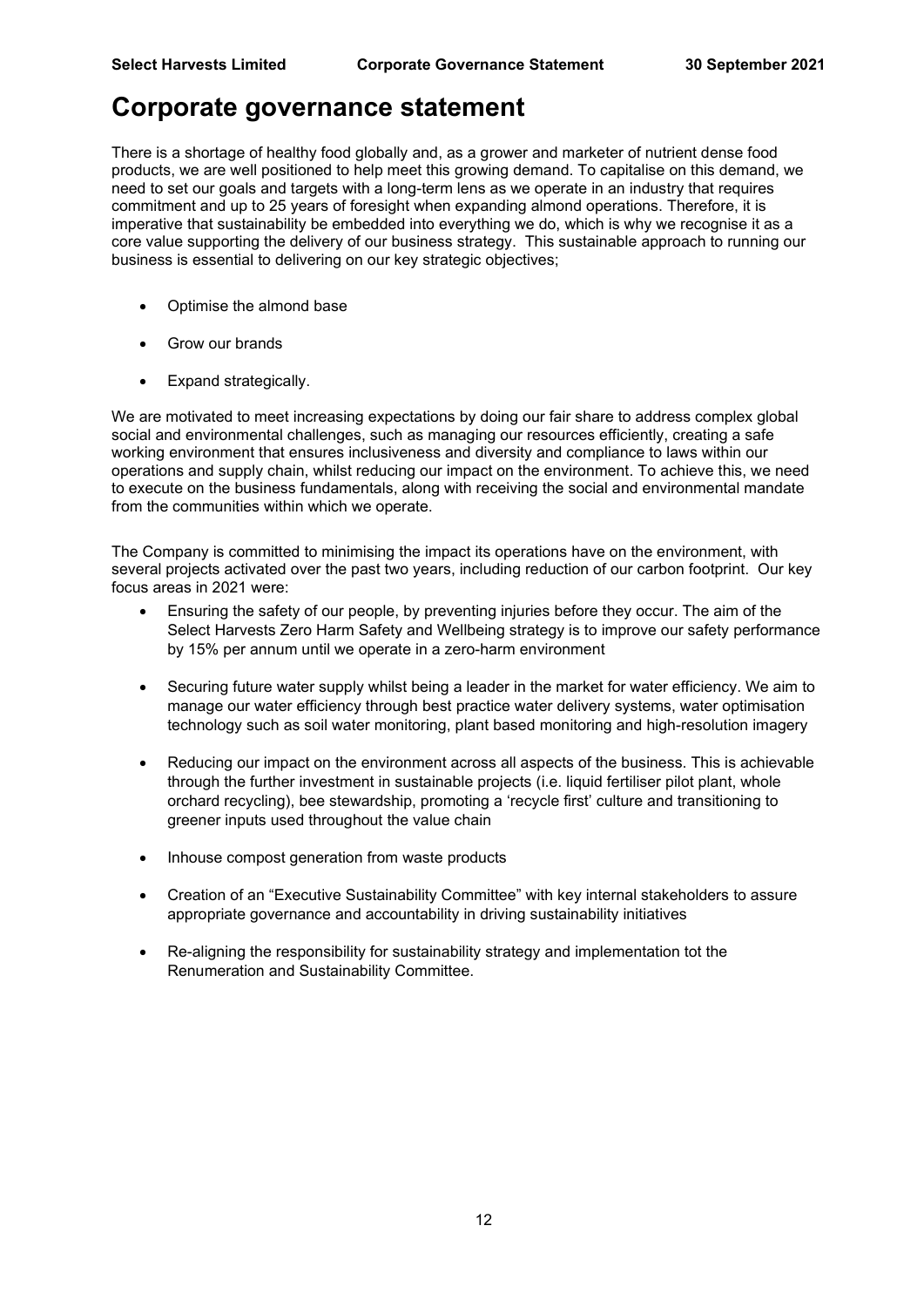We are cognisant of the potential impact we have on our environment and the impact that climate change has on our business. We seek to mitigate the risks and capitalise on the opportunities that occur across the business through sensible and responsible management. To achieve this, we are exploring the following:

- Further steps to address our climate change related risks and opportunities, incl. investigating a carbon neutrality target and utilisation of unused land holdings.
- Participating and supporting the Murray Darling Basin Plan to bring the Basin back to a healthier and sustainable level.
- External "Bee friendliness" certification.
- Alignment to the TCFD (Task Force on Climate-related Financial Disclosures)

In addition to the above the risk and impacts of climate change on the business is considered regularly throughout the year. Areas that are reviewed, monitored and mitigation strategies put in place are water management and ownership, global orchard plantings and removals (impact on almond pricing), energy consumption and production (through use of Biomass technology), regeneration of orchards through compost production and internal liquid fertiliser opportunities to minimise reliance on external fertiliser production and supply.

#### **Principle 8 – Remunerate Fairly and Responsibly**

#### **8.1 Remuneration and Sustainability Committee**

The main objectives of the Remuneration and Sustainability Committee are to:

- 1) Ensure that the Board's responsibilities in relation to compensation of the Company's Directors and Executives are fulfilled.
- 2) Recommend parameters for the setting and approval of remuneration, Short Term Incentive Plan (STIP) and Long-Term Incentive Plan (LTIP) for Company Executives and any incentive scheme for other employees.
- 3) Ensure that the composition of the Board of Directors is appropriate for the purpose of fulfilling its responsibilities to shareholders in accordance with the law and current governing guidelines issued by the Australian Securities Exchange and other regulatory bodies.

The Committee evaluates the performance of the Managing Director as well as its key management personnel on an annual basis. It is responsible for reviewing the share option schemes, incentive performance packages, superannuation entitlements and fringe benefits policies. Remuneration levels are reviewed annually, and the Committee may obtain independent remuneration information for comparative purposes on the appropriateness of remuneration packages.

The Managing Director is invited to Remuneration and Sustainability Committee meetings as required to discuss Senior Executives' performance and remuneration packages. Further details of how the Company assesses the performance of the Managing Director and its key management personnel are disclosed in the Remuneration Report.

The members of the Remuneration and Sustainability Committee comprise at least 3 independent Directors and is chaired by an independent Director, who is not the Chair of the Board. Membership details are disclosed in the Directors' Report. The Remuneration and Sustainability Committee meets at least two times a year, with membership details and attendance disclosed in the table of Directors' meetings.

Further details of the Remuneration and Sustainability Committee's Charter are available on the Governance section of the Company's website [http://www.selectharvests.com.au/governance/](about:blank)